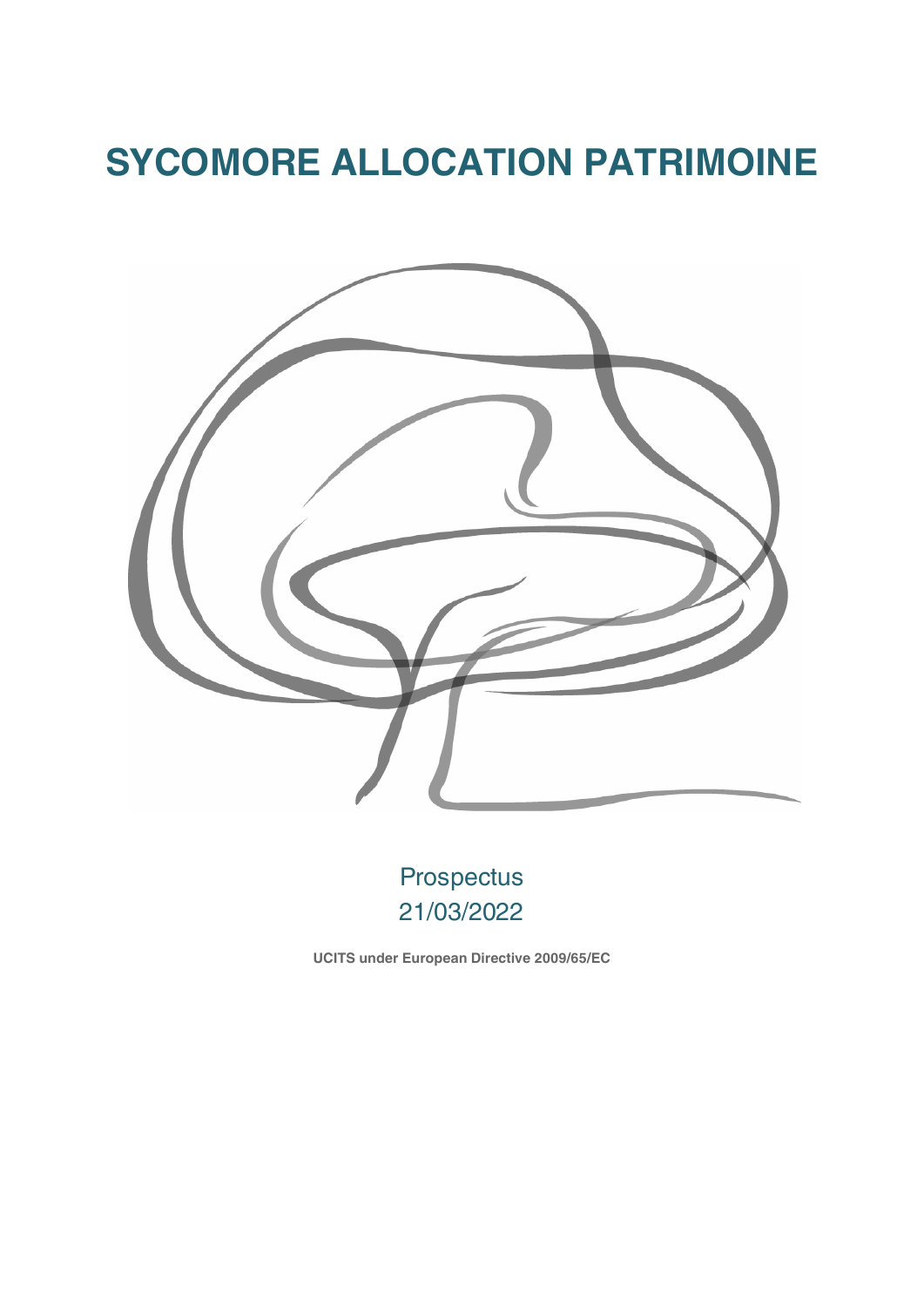

## I. GENERAL [CHARACTERISTICS](#page-3-0) 4

| 1.2                                      |    |
|------------------------------------------|----|
| 1.3                                      |    |
| 1.4                                      |    |
| 1.5                                      |    |
| 1.6                                      |    |
| II. STAKEHOLDERS                         | 6  |
| 2.1                                      |    |
| 2.2                                      |    |
| 2.3                                      |    |
| 2.4                                      |    |
| 2.5                                      |    |
| 2.6                                      |    |
| 2.7                                      |    |
| III. OPERATING AND MANAGEMENT PROCEDURES | 8  |
| 3.1                                      |    |
| 3.1.1                                    |    |
| 3.1.2                                    |    |
| 3.1.3                                    |    |
| 3.1.4                                    |    |
| 3.2                                      |    |
| 3.2.1                                    |    |
| 3.2.2                                    |    |
| 3.2.3                                    |    |
| 3.2.4                                    |    |
| 3.2.5                                    |    |
| 3.2.6                                    |    |
| 3.2.7                                    |    |
| 3.2.8                                    |    |
| 3.2.9                                    |    |
| Unit Class characteristics<br>3.2.10     |    |
| 3.2.11                                   |    |
| 3.2.12                                   |    |
| IV. COMMERCIAL INFORMATION               | 18 |
| V. INVESTMENT REGULATION                 | 18 |
|                                          |    |
| VI. OVERALL RISK                         | 18 |
| <b>VII. ASSET VALUATION PRINCIPLES</b>   | 18 |
| 7.1                                      |    |
| 7.2                                      |    |
| 7.3                                      |    |
| VIII. REMUNERATION POLICY                | 19 |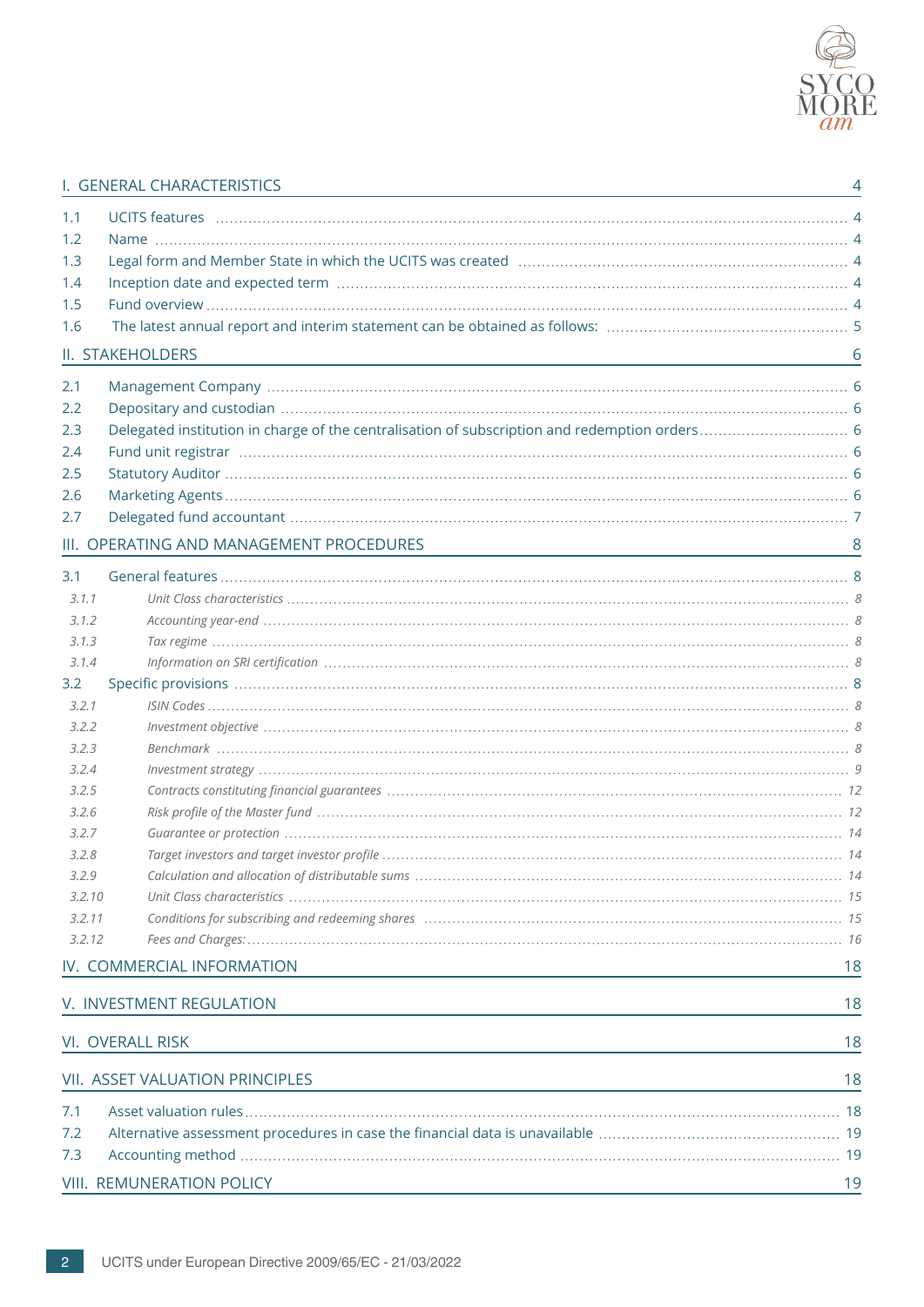

## TERMS AND [CONDITIONS](#page-19-0) 20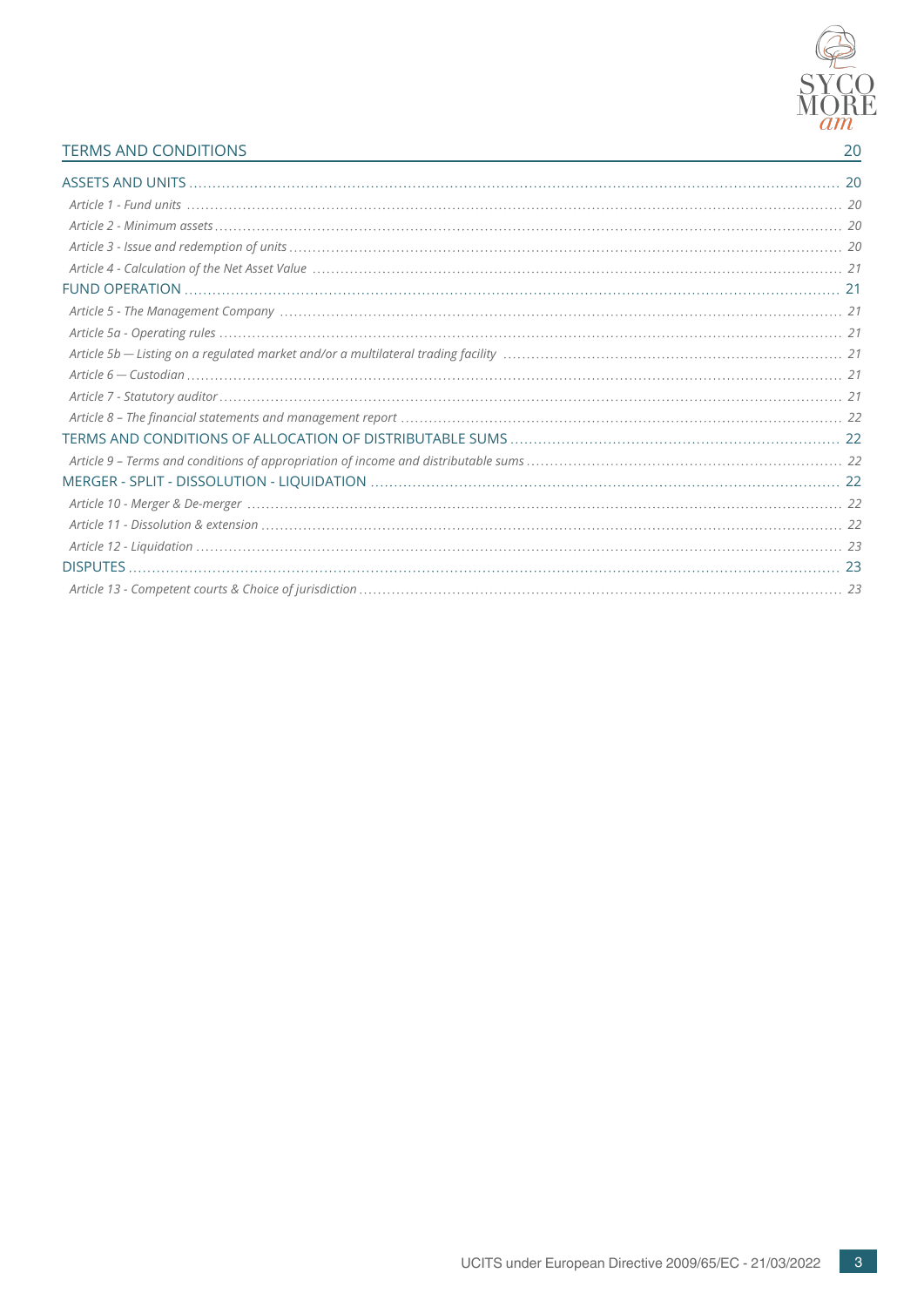

## 1. GENERAL CHARACTERISTICS

## <span id="page-3-2"></span><span id="page-3-1"></span><span id="page-3-0"></span>**1.1 UCITS features**

French Fonds Commun de Placement (FCP)

## <span id="page-3-3"></span>**1.2 Name**

Sycomore Allocation Patrimoine.

## **1.3 Legal form and Member State in which the UCITS was created**

Investment fund in the form of a French Fonds Commun de Placement, governed by French law.

<span id="page-3-4"></span>Sycomore Allocation Patrimoine is a feeder fund of the Sycomore Next Generation master fund, a sub-fund of the SICAV with multiple sub-funds incorporated in the Luxembourg-based Sycomore Fund Sicav, subject to Part I of the Law of 2010, registered with the Trade and Companies Register in Luxembourg under number B 166 946, whose registered office is at 60 avenue J.F Kennedy, L-1855 Luxembourg, Grand Duchy of Luxembourg.

## <span id="page-3-5"></span>**1.4 Inception date and expected term**

The fund was created on 27 November 2002, for a term of 99 years as of that date.

## **1.5 Fund overview**

| Unit<br>Class | <b>ISIN Code</b> | Allocation<br>Ωf<br>distributable<br>sums | Base<br>Currenc<br>У | Target investors                                                                                                                                                                                                                                                                                                                                                                                                                                                                                                                                                                                                                                        | Subscription<br>fee | Operational<br>and management<br>charges        |
|---------------|------------------|-------------------------------------------|----------------------|---------------------------------------------------------------------------------------------------------------------------------------------------------------------------------------------------------------------------------------------------------------------------------------------------------------------------------------------------------------------------------------------------------------------------------------------------------------------------------------------------------------------------------------------------------------------------------------------------------------------------------------------------------|---------------------|-------------------------------------------------|
|               | FR0010474015     | Accumulation                              | <b>EUR</b>           | 'Eligible counterparty' subscribers within the<br>meaning of Directive 2004/39/EC, 'professional<br>investor' subscribers within the meaning of<br>section I of annex II of Directive 2014/65/EC,<br>and all subscribers within the framework of<br>discretionary management services or<br>investment advice on an independent basis<br>within the meaning of Directive 2014/65/EC, for<br>which the suppliers of such services are not<br>allowed to accept and retain fees, commissions<br>or any monetary or non-monetary benefits paid<br>or provided by the management company or by<br>the marketing agent of the Fund ('clean share'<br>units). | rate                | 5% maximum Maximum 0.80% per<br>annum incl. VAT |
| $\mathsf R$   | FR0007078589     | Accumulation                              | <b>EUR</b>           | All investors                                                                                                                                                                                                                                                                                                                                                                                                                                                                                                                                                                                                                                           | 3% Maximum<br>rate  | 1.60% maximum<br>per annum including<br>taxes   |
| <b>RD</b>     | FR0012818227     | Accumulation<br>and/or<br>Distribution    | <b>EUR</b>           | All investors                                                                                                                                                                                                                                                                                                                                                                                                                                                                                                                                                                                                                                           | 3% Maximum<br>rate  | 1.60% maximum<br>per annum including<br>taxes   |
| R USD         | FR0013065604     | Accumulation                              | <b>USD</b>           | All investors                                                                                                                                                                                                                                                                                                                                                                                                                                                                                                                                                                                                                                           | 3% Maximum<br>rate  | 1.60% maximum<br>per annum including<br>taxes   |
| $\mathsf X$   | FR0013320322     | Accumulation                              | <b>EUR</b>           | All investors, particularly UCIs managed by<br>Sycomore AM or by its subsidiaries.                                                                                                                                                                                                                                                                                                                                                                                                                                                                                                                                                                      | Maximum 10%<br>rate | Maximum 0.80%<br>per annum including<br>taxes   |
| Cyrus         | FR0013392644     | Accumulation                              | <b>EUR</b>           | All subscribers, particularly clients of Cyrus<br>Conseil as part of unit linked life insurance<br>policies and/or non independent investment<br>advisory services.                                                                                                                                                                                                                                                                                                                                                                                                                                                                                     | 3% Maximum<br>rate  | 1.60% maximum<br>per annum including<br>taxes   |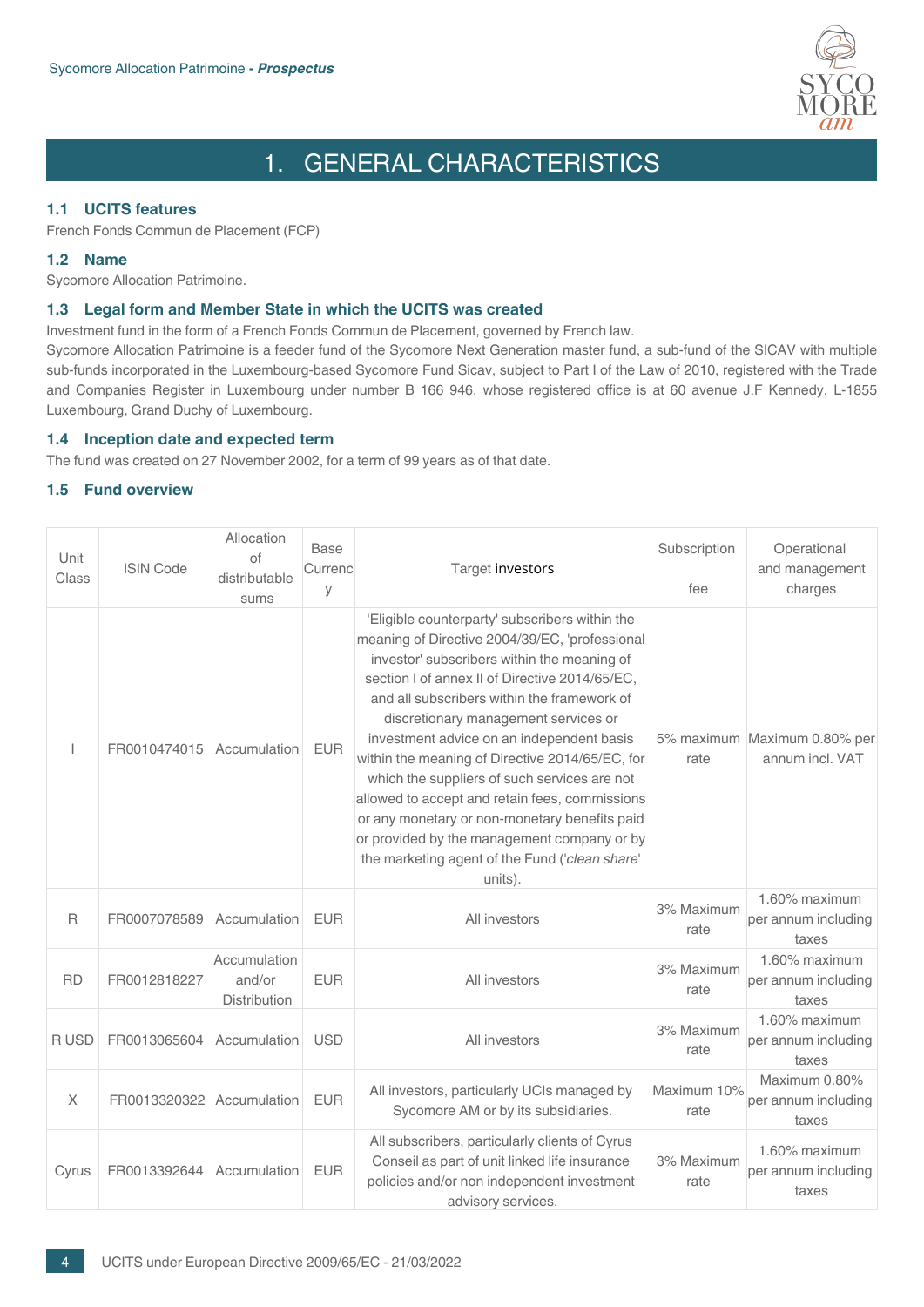

| Unit Class | <b>ISIN Code</b> | Minimum subscription |
|------------|------------------|----------------------|
|            | FR0010474015     | None                 |
| R          | FR0007078589     | None                 |
| RD.        | FR0012818227     | €100                 |
| R USD      | FR0013065604     | €100                 |
| X          | FR0013320322     | €100                 |
| Cvrus      | FR0013392644     | €100                 |

## <span id="page-4-0"></span>**1.6 The latest annual report and interim statement can be obtained as follows:**

The latest annual reports and the composition of the assets of the Sycomore Next Generation Master fund as well as of the Sycomore Allocation Patrimoine Feeder fund will be sent to unitholders within eight days upon written request to:

Sycomore Asset Management, SA 14, Avenue Hoche 75008 Paris Tel: +33 (0)1 44 40 16 00 Email: info@sycomore-am.com

Additional information may be obtained if necessary from the investor relations department.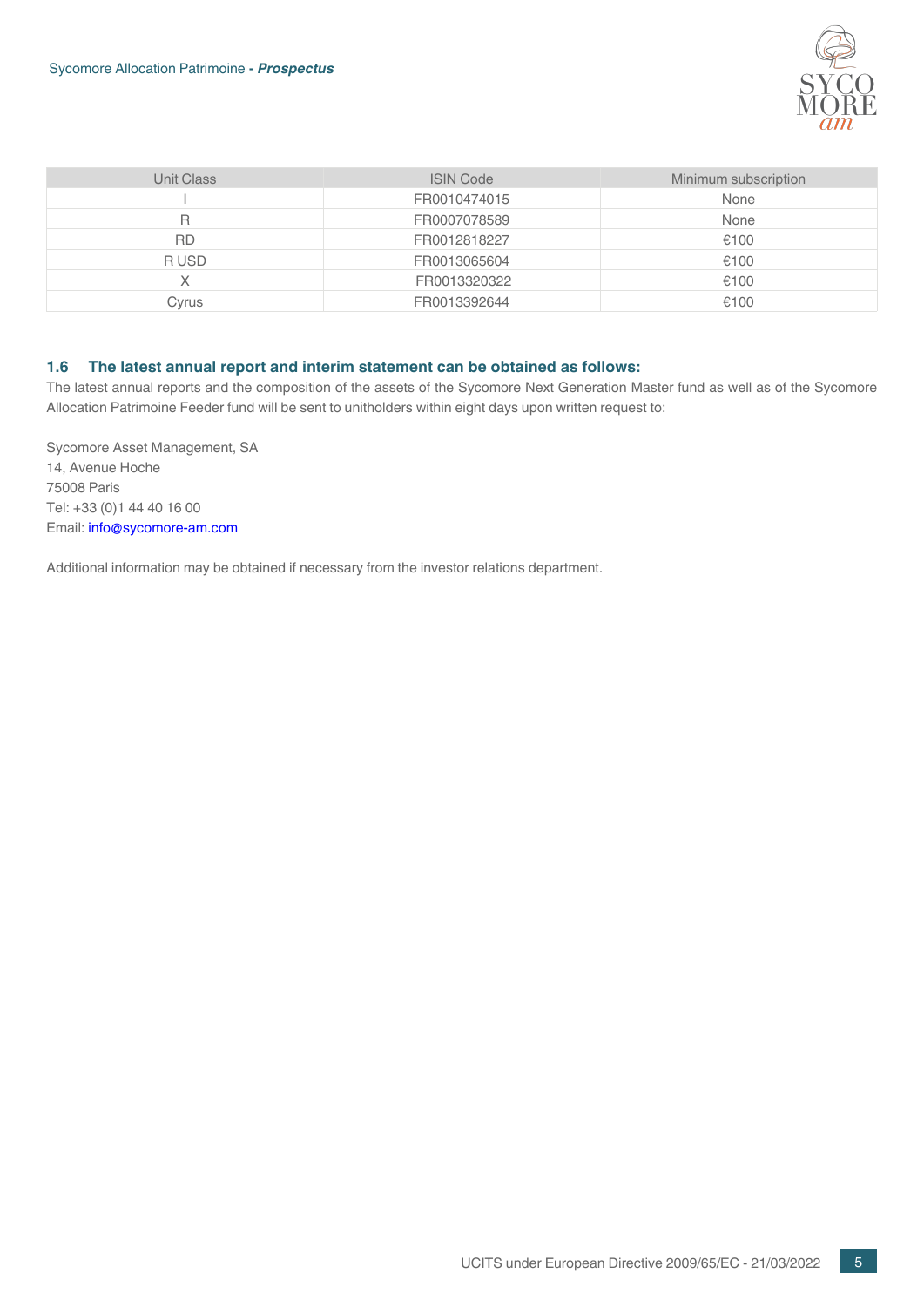

## 2. STAKEHOLDERS

## <span id="page-5-1"></span><span id="page-5-0"></span>**2.1 Management Company**

<span id="page-5-2"></span>Sycomore Asset Management, SA Approved by the AMF as a French Portfolio Management Company (Société de Gestion de Portefeuille) under n° GP 01-30 with registered offices located at 14, avenue Hoche, 75008, Paris, France.

## **2.2 Depositary and custodian**

BNP Paribas Securities Services, SCA, a financial institution authorised by the Autorité de Contrôle Prudentiel et de Résolution (ACPR) whose registered offices are located at 3, Rue d'Antin, 75002 Paris, France. Mailing address: 9 rue du Débarcadère – 93500 Pantin, France.

## **Description of the Custodian's responsibilities and of the potential conflicts of interest:**

The custodian exercises three types of responsibilities, respectively the control of the regularisation of decisions taken by the management company (as defined in article 22.3 of the UCITS V Directive), the monitoring of cash flow for the UCITS (as defined in article 22.4 of said Directive) and the safekeeping of assets of the UCITS (as defined in article 22.5 of said Directive).

The main responsibility of the Custodian is to always protect the interests of unit-holders / investors in the UCITS above their own commercial interests.

Potential conflicts of interest may be identified, particularly in the case where the management company also has business relationships with BNP Paribas Securities Services in addition to its role as Custodian (which may be the case when BNP Paribas Securities Services is in charge, by delegation of the management company, of the Net Asset Value calculation for the UCITS whose custodian is also BNP Paribas Securities Services).

In order to manage such situations, the Custodian has set up and maintains a policy for the management of conflicts of interest. The objectives of such a policy are:

- Identifying and analysing potential situations of conflicts of interest;
- Recording, managing and monitoring situations of conflicts of interest by
- using the permanent measures implemented in order to manage conflicts of interest, such as the segregation of duties, the split between the functional and hierarchical reporting lines, the monitoring of internal insider lists, and dedicated IT environments
- Implementing on a case-by-case basis
- Appropriate preventive measures, such as the creation of ad hoc monitoring, new "Chinese walls", or checking that transactions are processed in an appropriate way and/or informing the relevant clients
- Or refusing to manage the activities that could give rise to conflicts of interest.

**Description of potential duties delegated by the Custodian, list of delegates and sub-delegates and identification of the conflicts of interest that may result from such delegation.**

The Custodian of the UCITS, BNP Paribas Securities Services SCA, is responsible for the safekeeping of the assets (as defined in article 22.5 of the above-mentioned Directive). In order to provide the services related to the custody of the assets in a large number of countries, enabling the UCITS to achieve their investment objectives, BNP Paribas Securities Services SCA has appointed sub-custodians in the countries where BNP Paribas Securities Services SCA does not have a local presence. Theses entities are listed on the following website: http://securities.bnpparibas.com/solutions/asset-fund-services/ depositary-bank-and-trustee-serv.html. The process of appointing and supervising the sub-custodians follows the highest standards of quality, including managing potential conflicts of interest that may arise in the context of such appointments.

<span id="page-5-3"></span>The most recent information regarding the previous points is available to investors upon request.

## **2.3 Delegated institution in charge of the centralisation of subscription and redemption orders**

<span id="page-5-4"></span>BNP Paribas Securities Services, SCA, a financial institution authorised by the Autorité de Contrôle Prudentiel et de Résolution (ACPR) whose registered offices are located at 3, Rue d'Antin, 75002 Paris, France. Mailing address: 9 rue du Débarcadère – 93500 Pantin, France.

## **2.4 Fund unit registrar**

<span id="page-5-5"></span>BNP Paribas Securities Services, SCA, a financial institution authorised by the Autorité de Contrôle Prudentiel et de Résolution (ACPR) whose registered offices are located at 3, Rue d'Antin, 75002 Paris, France. Mailing address: 9 rue du Débarcadère – 93500 Pantin, France.

## <span id="page-5-6"></span>**2.5 Statutory Auditor**

PricewaterhouseCoopers Audit, represented by Frédéric Sellam, 63 rue de Villiers, 92200 Neuilly-sur-Seine, France.

#### **2.6 Marketing Agents**

- For all unit classes - Sycomore Asset Management, SA. Approved by the AMF as a French Portfolio Management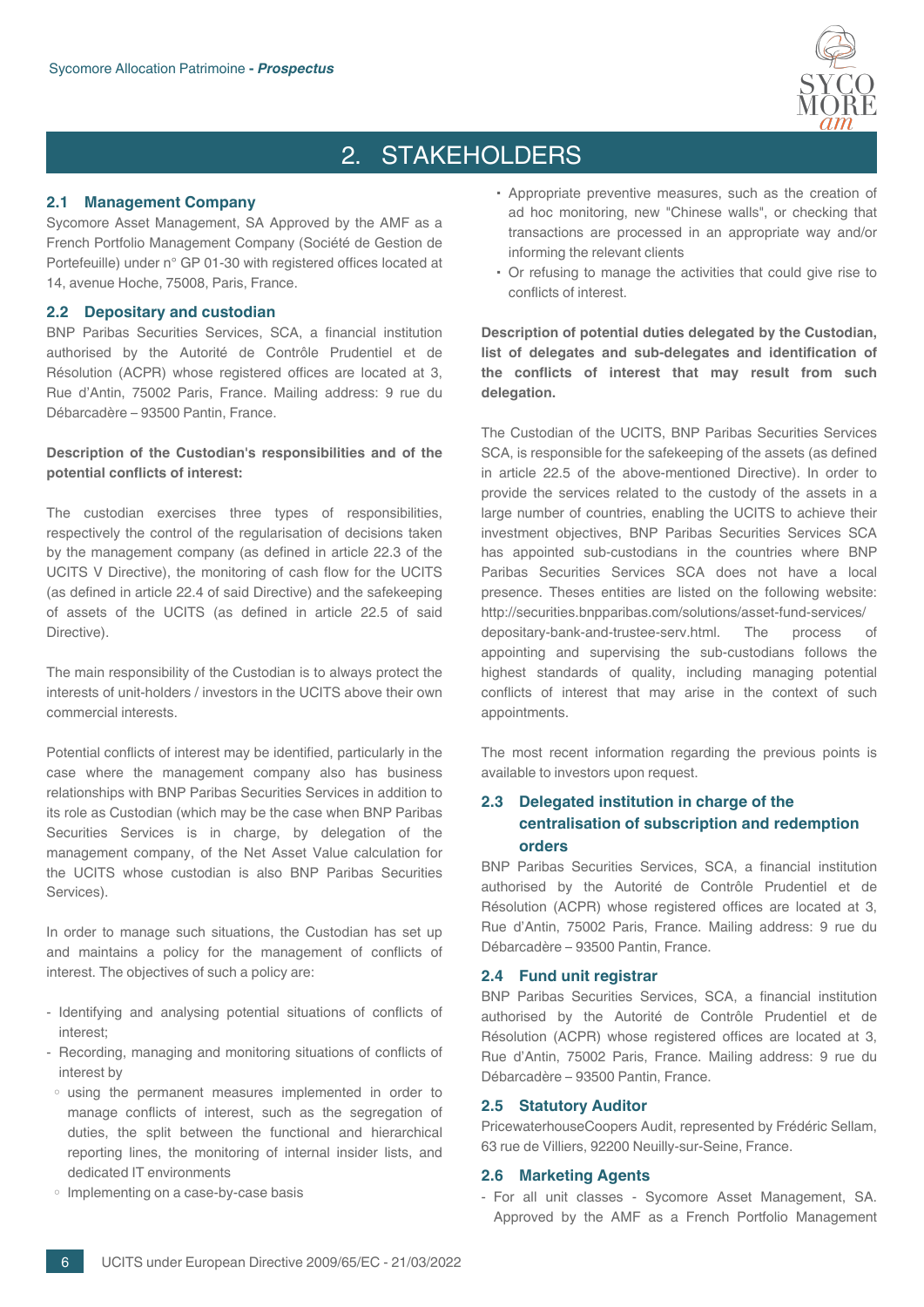

Company (Société de Gestion de Portefeuille) under n° GP 01-30 with registered offices located at 14, avenue Hoche, 75008, Paris, France.

- For Unit Class Cyrus - Cyrus Conseil, a financial investment advisory firm of the Chambre Nationale des Conseils en Gestion de Patrimoine, whose registered office is at 50 boulevard Haussmann -75009 Paris.

The list of marketing agents is not comprehensive insofar as the investment fund is listed on Euroclear. Therefore some <span id="page-6-0"></span>marketing agents may not be mandated by, or known to the management company.

### **2.7 Delegated fund accountant**

BNP Paribas Securities Services, SCA, a financial institution authorised by the Autorité de Contrôle Prudentiel et de Résolution (ACPR) whose registered offices are located at 3, Rue d'Antin, 75002 Paris, France. Mailing address: 9 rue du Débarcadère – 93500 Pantin, France.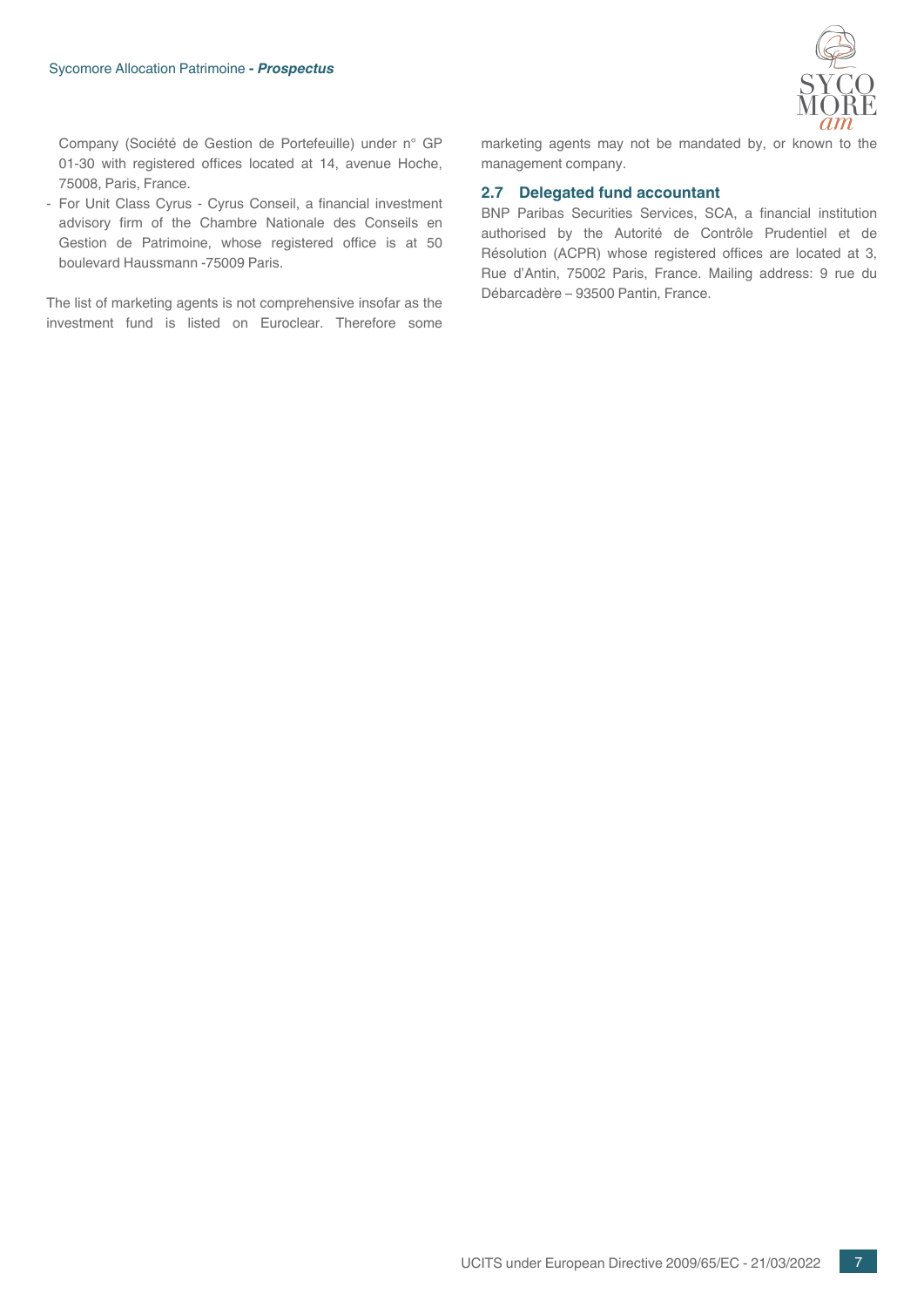

## 3. OPERATING AND MANAGEMENT PROCEDURES

## <span id="page-7-2"></span><span id="page-7-1"></span><span id="page-7-0"></span>**3.1 General features**

## *3.1.1. Unit Class characteristics*

Nature of the rights attached to the units: The various units represent rights in ownership, i.e. each unit holder has a joint ownership right over the Fund's assets in proportion to the number of units held.

Securities administration: the various units are listed on Euroclear France. Securities administration is provided by BNP Paribas Securities Services SA, a bank governed by French law with registered offices located at 3 rue d'Antin, 75002 Paris, France. Mailing address: 9 rue du Débarcadère – 93500 Pantin, France.

Voting rights: no voting rights are attached to the units as decisions are made by the management company.

#### Form of units: bearer.

<span id="page-7-3"></span>Subdivision of units: Fund units are decimalised in hundredthousandths (e.g. 100.00000). Subscription orders may be expressed in cash value, in number of units (whole numbers or fractions). Redemption orders may be expressed in number of units (whole number or fraction).

## *3.1.2. Accounting year-end*

<span id="page-7-4"></span>Last trading day in December (1st year: 31 December 2003).

## *3.1.3. Tax regime*

The Fund is not taxable per se. Unit holders may however be liable to tax upon the sale of their units. The tax regime governing capital gains or losses by the Fund, whether unrealised or realised, depends on the tax provisions applying to the specific case of each investor and his/her tax domicile and/ or the Fund's investment jurisdiction. Investors who are unsure of their tax situation should seek advice from an advisor or a financial professional.

<span id="page-7-5"></span>French personal equity savings plan eligibility (PEA): The Fund is not eligible for the PEA.

## *3.1.4. Information on SRI certification*

On the date of publication of this prospectus, the Fund does not have a French SRI label or a foreign equivalent. The Fund's Master fund, however, has the French SRI label and the management company is engaged in a process to have the fund labelled, on the basis of this prospectus and in accordance with its Master fund. Please contact the management company for

<span id="page-7-6"></span>confirmation of the actual labelling status of the Fund, available in particular at www.sycomore-am.com.

## <span id="page-7-7"></span>**3.2 Specific provisions**

## *3.2.1. ISIN Codes*

| <b>Unit Class</b> | <b>ISIN Code</b> |
|-------------------|------------------|
|                   | FR0010474015     |
| R                 | FR0007078589     |
| RD                | FR0012818227     |
| R USD             | FR0013065604     |
| X                 | FR0013320322     |
| Cvrus             | FR0013392644     |

## <span id="page-7-8"></span>*3.2.2. Investment objective*

The management objective of the Sycomore Allocation Patrimoine Fund (the Feeder Fund) is, over a period of three years, to outperform the capitalised €STR by 2% for Unit Classes R and Cyrus, and to outperform the capitalised €STR by 2.8% for Unit Classes I and X, and to permanently invest at least 95% of its net assets in units of the Sycomore Next Generation Fund (the Master fund), a sub-fund of the Luxembourg-based SICAV Sycomore Fund Sicav. The Feeder Fund shall invest in units from Unit Class X of the Master Fund and may hold cash on an ancillary basis.

<span id="page-7-9"></span>The objective of the Master Fund is to implement a socially responsible investment strategy based on a discretionary allocation between several asset classes.

## *3.2.3. Benchmark*

The benchmark of the fund is the capitalised  $\epsilon$ STR plus 2% for Unit Classes R and Cyrus, and the capitalised €STR plus 2.8% for Unit Classes I and X.

The €STR is based on the interest rates for overnight unsecured euro loans raised by banks. It is calculated as a weighted average of all overnight unsecured lending transactions in the interbank market within the Eurozone. Further information on this index is available at https://www.ecb.europa.eu/stats/ financial markets and interest rates/euro short-term rate/ html/index.en.html The administrator of the €STR index is the ECB (European Central Bank). This administrator benefits from the exemption of article 2.2 of the benchmark regulation as a central bank, and as such, does not have to be entered in the ESMA register.

In accordance with Regulation (EU) 2016/1011 of the European Parliament and of the Council of 8 June, Sycomore Asset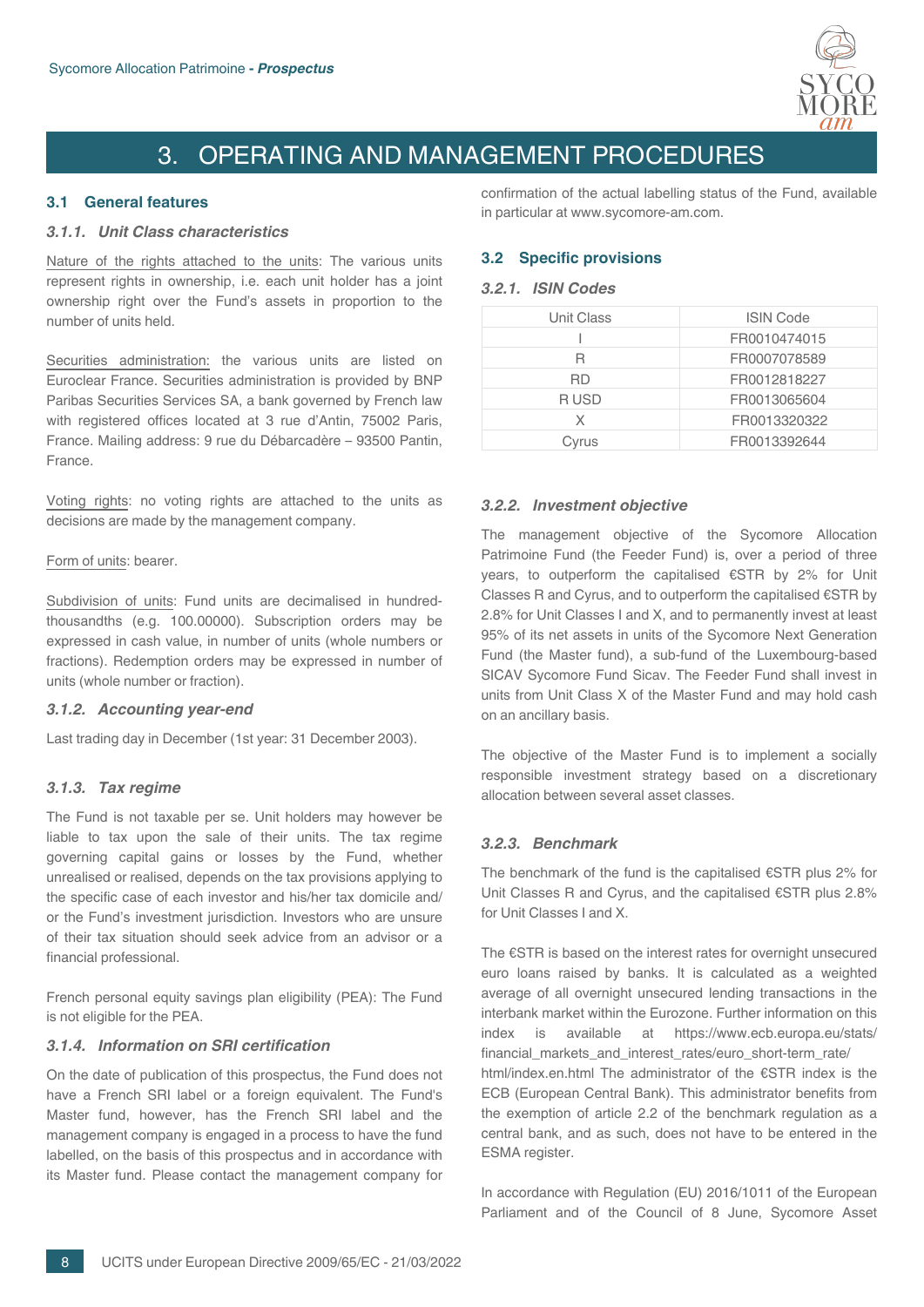

<span id="page-8-0"></span>Management has a procedure for monitoring the benchmark indices used describing the measures to be implemented in case of substantial changes made to an index or the cessation of the provision of that index.

## *3.2.4. Investment strategy*

The Feeder Fund shall permanently invest at least 95% of its net assets in units from Unit Class X of the Master fund and may hold cash on an ancillary basis.

#### *Description of the investment strategy of the Master fund:*

*The investment strategy of Sycomore Next Generation Fund (denominated in EUR) is socially responsible and is based on a discretionary allocation of its net assets between several asset classes. The two main drivers of performance are:*

*(1) An equity strategy offering an exposure from 0 to 50% of the net assets to the following assets: international equities of all market caps and sectors, including emerging markets, forward financial instruments traded on regulated markets and/or overthe-counter that hedge, or provide exposure to, various sectors, geographical regions or market caps, and, on an ancillary basis, UCITS offering exposure to international markets, including emerging markets. This includes the equity risk of convertible bonds;*

*(2) A fixed income strategy offering an exposure from 0 to 100% of the net assets to the following assets: bonds and other international debt securities, including emerging-market ones, and those from public- or private-sector issuers of all ratings and even those not rated by the standard ratings agencies (Standard & Poor's, Moody's, and Fitch Ratings), derivatives, including but not limited to futures, options and over-the-counter derivatives with underlying assets such as bonds listed on international regulated markets or bonds indices for exposure or hedging purpose, and, on an ancillary basis, UCITS offering exposure to bonds, including high-yield ones. With this in mind, as much as 50% of the net assets may be exposed via direct investments (and indirect investments via UCITS limited to 10%) to high-yield bonds (rated not higher than BBB- or equivalent by at least one of the three rating agancies (Fitch, S&P or Moody's), while exposure to bonds not rated by at least one of the three main ratings agencies (Standard & Poor's, Moody's, Fitch Ratings) is capped at 30% of the net assets. The management team does its own credit research and does not rely exclusively on ratings agencies to assess issuer credit risk; accordingly, investment or divestment decisions are not based automatically or solely on ratings issued by the aforementioned agencies.*

*Finally, the Master Fund may be exposed between 0 and 100% to the following monetary assets in order to protect the portfolio against unfavourable market conditions: short-term negotiable securities from public- or private-sector issuers rated at least A or the equivalent by the aforementioned ratings agencies or the*

*equivalent based on the research by the Management Company and, on an ancillary basis, money market UCITS. The management team does its own credit research and does not base itself exclusively on rating agency ratings to assess issuers' credit risk. Up to 50% of the Master Fund's net assets will be exposed to foreign exchange risk on all currencies in the investment universe. Total net assets exposure to emerging markets is capped at 50%.*

*These performance drivers may be complemented by an ancillary strategy with an exposure of between 0 and 10% of the net assets to UCITS implementing total return strategies and/or commodities (commodities and/or precious metals) and with a loose correlation to market indices in order to ensure prudent diversification.*

*Forward financial instruments traded on regulated markets and/ or over the counter may be used for the purpose of fund management, but with no overexposure option. These instruments will be used to supplement or hedge investments in equities or bonds denominated in currencies other than the euro, the exchange risk being subject to discretionary management by Sycomore AM. The Master Fund's exposure to futures markets is capped at 100% of its net assets.*

*The Master fund may hold ancillary liquid assets.*

*ESG (Environment, Social, Governance) analysis is a fully integrated component of the fundamental analysis of companies in the investment universe, carried out according to our proprietary analysis and rating methodology, 'SPICE', which assigns a rating from 1 to 5 (5 being the highest rating).*

*'SPICE' stands for our global analysis methodology for financial and non-financial criteria (Supplier & Society, People, Investors, Clients, Environment) as per the diagram below. It aims in particular to understand the distribution of the value created by a company among all its stakeholders (investors, environment, clients, employees, suppliers and civil society), as our conviction is that fair sharing of value among stakeholders is an important factor in the growth of a company.*



*For example, the following non-financial analysis criteria are used:*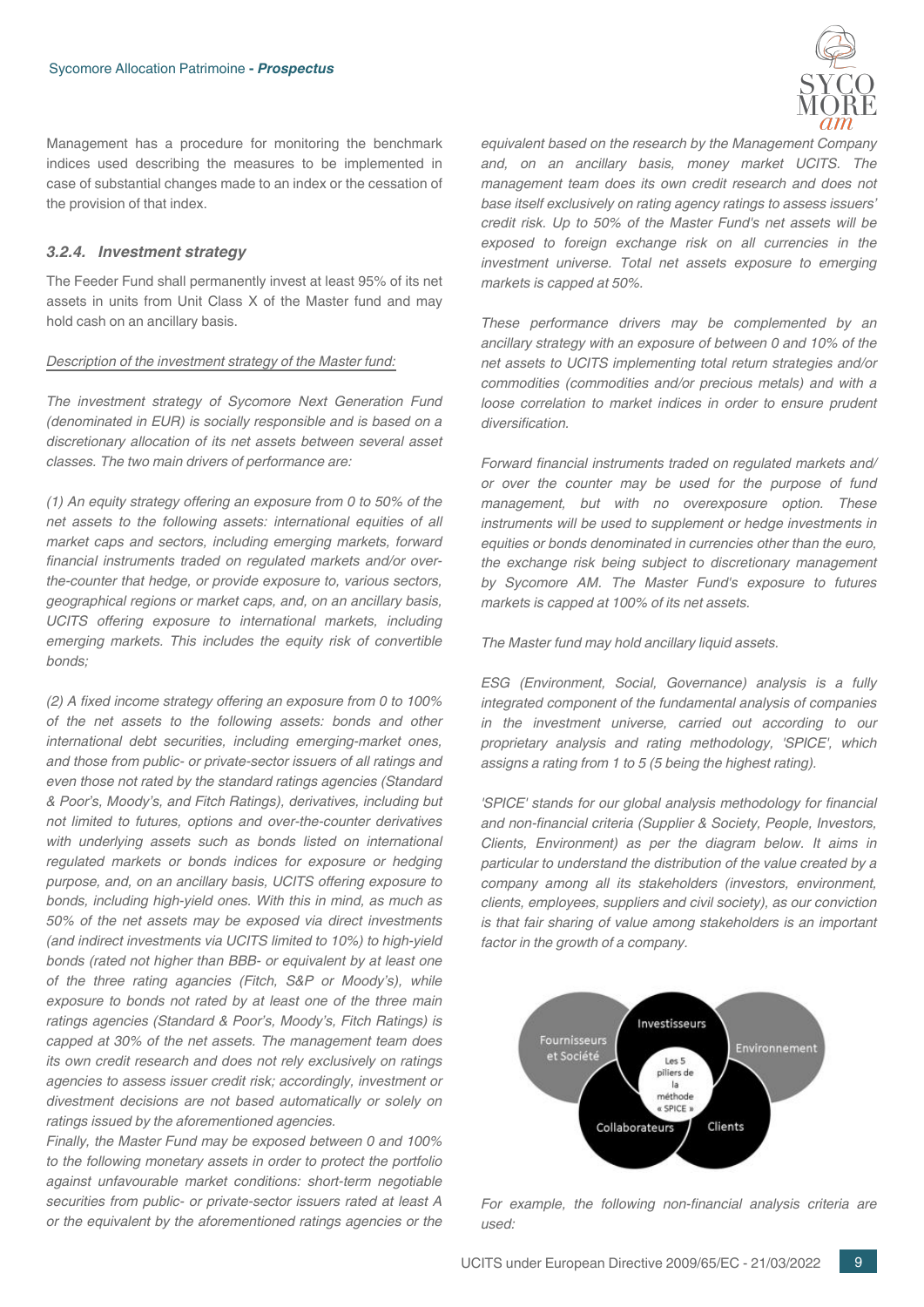

*\* Society & Suppliers: societal contribution of products and services, good corporate citizenship (respect for human rights, responsible tax policies, etc.), control of the subcontracting chain and balance of supplier relations, etc.*

*\* People: Development at work, training, health and safety, absenteeism, turnover, corporate culture and values, restructuring management, evaluation of social climate, work-life balance, etc.*

*\* Investors: solidity of the business model, competitive positioning, growth levers, governance, taking into account the interests of the various stakeholders in the company, quality of financial communication, etc.*

*\* Clients: market positioning, distribution methods, diversification, system for client service and satisfaction, etc.*

*\* Environment: management's involvement and ambition in environmental issues, level of integration in the business strategy and culture, environmental performance of sites and operations, impact of activity in upstream (supply chain) and downstream (use of products and services) Life Cycle Analysis, exposure to environmental risks in the medium and long term, etc.*

*The assessment of the transition risk is based on a specific proprietary metric called 'NEC,' the acronym for 'Net Environment Contribution.' A company's NEC calculation aims to determine the contribution of its activities to ecological transition, according to a rating scale of -100% to +100% determined by the more or less negative or positive impact of the activities on the environment. It follows an integrated upstream (supply chain) and downstream (product and service usage) life cycle analysis approach.*

*Our SPICE methodology also contributes to the UN Sustainable Development Goals (SDGs). Within the People pillar, our approach for assessing human capital in the company refers explicitly to SDGs 3, 4, 5, 8 and 10 on social issues such as health, lifelong learning, gender equality, full employment, decent work and reducing inequality. The assessment of societal contribution in the Society & Suppliers pillar is based on an analysis of the positive and negative contributions of enterprises according to 4 pillars (access and inclusion, health and safety, economic and human progress, and employment) defined from societal SDGs and referring explicitly to SDGs 1, 3, 5, 6, 7, 8, 9, 10, 11, 12, 16 and 17. Within the Environment pillar, the assessment of the net environmental contribution ('NEC') analyses the positive and negative impacts of companies and their products and services on 5 issues (climate, biodiversity, water, waste/resources and air quality) directly related to environmental SDGs 2, 6, 7, 9, 11, 12, 13, 14 and 15. The Master fund also undertakes to report annually on companies' exposure to SDGs.*

*The application of this methodology leads to the award of a SPICE rating between 1 and 5 (5 being the highest rating). This rating impacts the risk premium of the companies and therefore* *their target prices which result from the valuations calculated by our analyst manager. Moreover, the Master Fund's investment universe is constructed according to specific criteria derived from SPICE. Issuers must pass two successive filters (as illustrated by the diagram below) to integrate the Master Fund's eligible investment universe:*

♦ *A filter excluding the main ESG risks: its objective is to exclude any company that presents sustainable development risks. The risks identified include insufficient non-financial practices and performance that could call into question the competitiveness of companies. A company is thus excluded if (i) it is involved in activities identified in our SRI exclusion policy for their controversial social or environmental impacts, or (ii) the company is affected by a level 3/3 controversy.*

*♦ A filter for selecting the main ESG opportunities: it aims to benefit companies with sustainable development opportunities in two sub-sets:*

*1. Companies with SPICE ratings above 2.5/5, reflecting our analysis of best practises in sustainable development.*

*2. Companies issuing equities and/or bonds that have at least one of the following conditions on a periodic basis:*

*- Companies with a Happy@Work rating strictly above 3/5 in the People pillar of our SPICE methodology;*

*- Companies that warrant an NEC (Net Environmental Contribution) rating strictly in excess of 0% within the Environment pillar of our SPICE methodology.*

*- Companies attesting to a societal contribution rating strictly greater than 2.5/5 (rating range from 1 to 5, 5 being within the Society & Suppliers pillar of our SPICE methodology.*

*- Companies with a Good in Tech rating of 3/5 or higher (i.e. the company has a client risk rating of 3/5 or higher) within the Client pillar of our SPICE methodology. With a Good in Tech rating, the Master Fund aims to invest in companies whose technological goods or services are used in a responsible manner to reduce or prohibit negative externalities on the company and/or the environment.*

*The fund's eligible investment universe is thus reduced by at least 20% compared to its initial universe, i.e. equities listed on international markets and covered by our ESG analysis process.*

*Our methodology combines the following socially responsible investment approaches systematically:*

#### ✔ *Systematic ESG Integration*

*ESG analysis is systematically included in the analysis and management process.*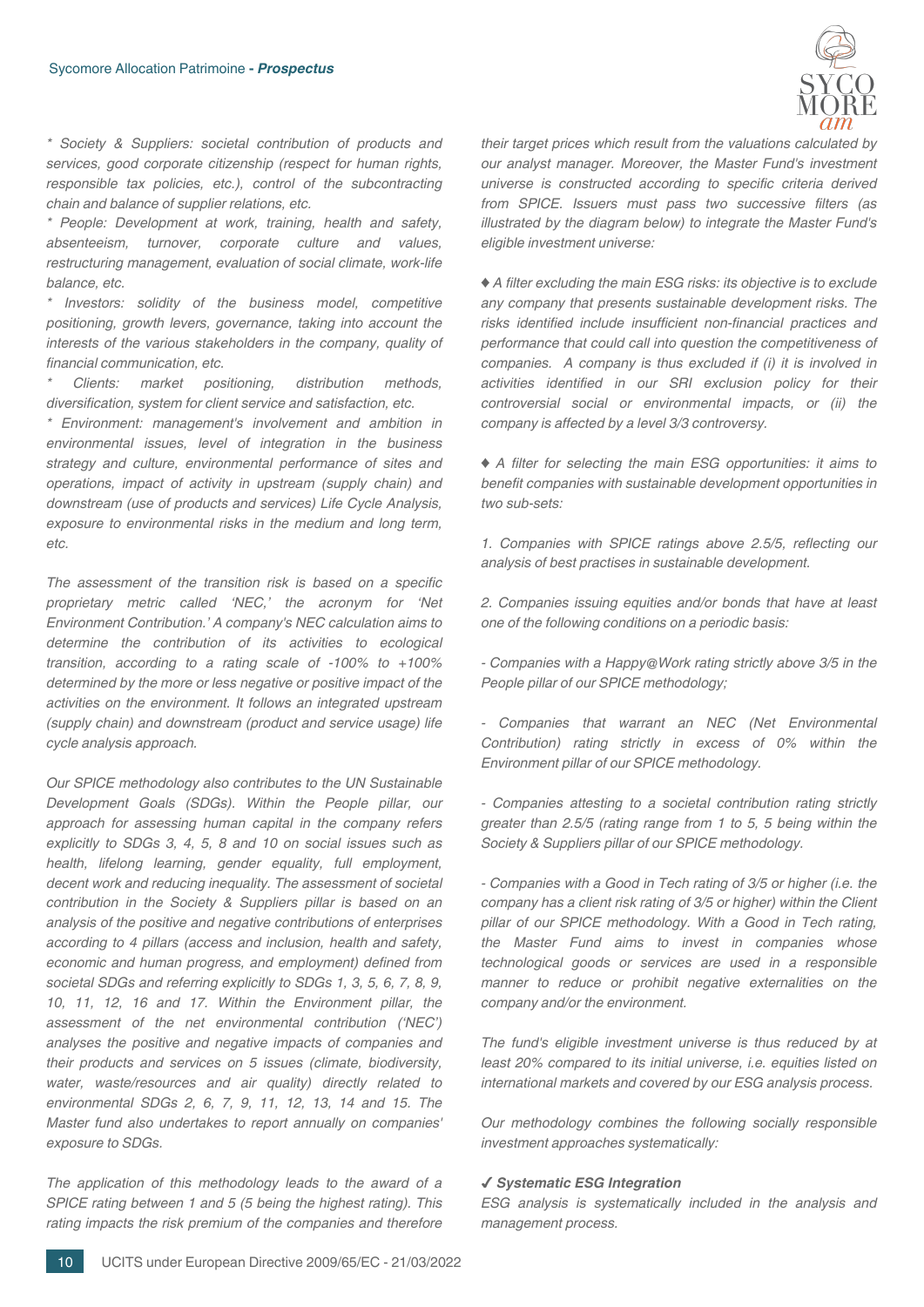#### ✔ *Exclusion*

*As part of our socially responsible investment approach, the SRI exclusion policy is a complementary tool that ensures that no investments are made in activities with a proven negative impact on society or the environment. For example, companies in the coal (energy extraction and production), tobacco, weapons, and companies whose activities violate one of the principles of the United Nations Global Compact are excluded. More detailed information is available in our ESG Integration Policy available on our website www.sycomore-am.com.*

## ✔ *Thematic:*

*The Fund focuses on themes related to the challenges of future generations in four main areas: development at work, environment and climate, development and inclusion of society and the sustainable use of technology.*

#### ✔ *Shareholder engagement*

*The commitment is to encourage companies to improve their environmental, social and governance (ESG) practices over time through constructive and structured dialogue and long-term monitoring. This commitment is based on the belief that good ESG practices can foster sustainable corporate performance and value creation for our clients. This commitment is reflected in the vote at the general meeting, where appropriate, the tabling of draft resolutions, and more generally by dialogue with the issuers. As in the 'Best effort' approach, the issuers chosen are not necessarily the best with respect to ESG. More detailed information is available in our Commitment Policy available on our website www.sycomore-am.com.*

#### ✔ *Best in universe*

*This approach aims to select and weight the best issuers in the investment universe and may exclude certain sectors that do not have sufficient contribution to sustainable development compared to issuers in other sectors represented in the investment universe.*

#### ✔ *Best effort*

*This approach allows investment in companies that make visible efforts in terms of sustainable development, even though they may not yet be among the best in the ESG investment universe. These companies undergo the same analysis and monitoring process as the 'Best in universe' approach and comply with the same ESG selection criteria as the 'Best in universe' approach, but while the companies in the 'Best in universe' approach belong to the first and second quartile of the investment universe, those in the 'Best effort' approach will be in the third quartile of the investment universe. The management company seeks to closely monitor and dialogue with the management of these companies to monitor companies' efforts, areas for improvement and progress over time.*

*At least 90% of the Master Fund's net assets are permanently covered by ESG analysis (excluding cash).*



*The eligibility of government-issued financial instruments to the Master Fund is determined through a sovereign issuer rating, generated internally, strictly greater than 2.5 on a scale of 5 (5 being the best rating), with the government being considered sufficiently favourable to sustainable and inclusive development.*

In view of the environmental and/or social characteristics promoted above, the fund falls within the scope of SFDR article 8 (Regulation 2019/2088 of 27 November 2019 on sustainability-related disclosures in the financial services sector).

The investments underlying this fund do not take into account the European Union's criteria for environmentally sustainable economic activities.

Further information on our SRI methodology, our commitments and our responsible investors' report for the Master Fund can be found at www.sycomore-am.com.

*The Master Fund is structured without reference to any benchmark. Each company's weighting in the portfolio is thus fully independent of the same company's weighting in any index. In this context, it is possible that a company in the portfolio does not appear in any of the major international indices or that a company which occupies a prominent place in these indices has been excluded from the portfolio of the Master Fund.*

#### **Asset classes and financial futures used:**

The Feeder Fund will invest in units from Unit Class X of the Master Fund and will hold cash on an ancillary basis.

## *Reminder of the categories of assets and financial futures instruments used by the Master Fund:*

*The following assets may be included in the Master Fund's net assets:*

#### *Equities*

*The Master Fund's net assets are exposed between 0 and 50% to the following assets: international equities of all market caps and sectors, including emerging markets, forward financial instruments traded on regulated markets and/or over-thecounter that hedge, or provide exposure to, various sectors, geographical regions or market caps, and, on an ancillary basis, UCITS offering exposure to international markets, including emerging markets. This includes the equity risk of convertible bonds.*

#### *Debt securities and money market instruments*

*Net assets are exposed 0 to 100% to the following assets: international bonds and other debt securities, including those of emerging markets, and public- or private-sector issuers of all ratings or even unrated by standard rating agencies (Standard & Poor's, Moody's and Fitch Ratings), derivative instruments,*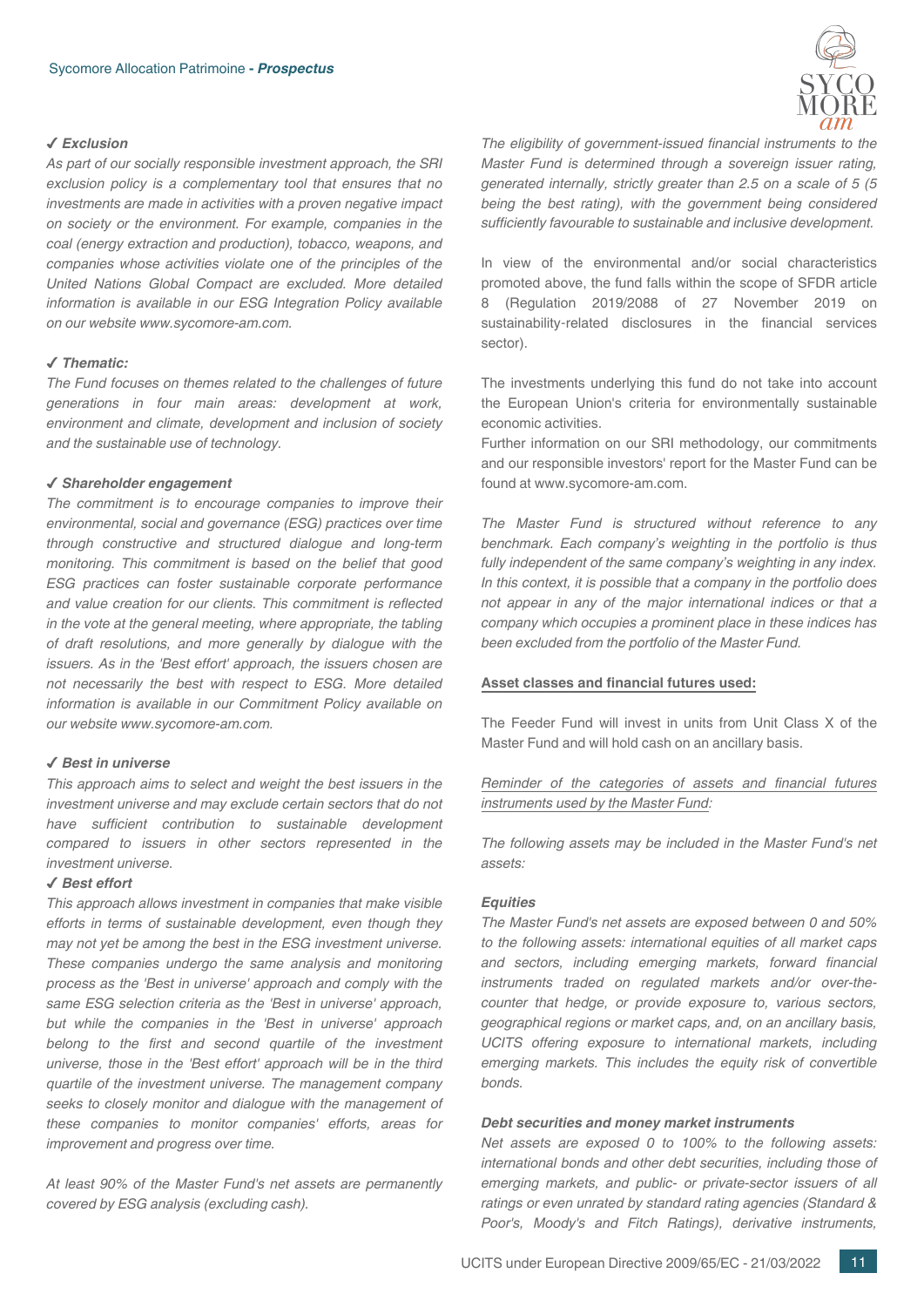*including but not limited to, futures, options and over-the-counter derivative instruments whose underlyings are bonds listed on international regulated markets or bond indices, for exposure or hedging and, on an ancillary basis, UCITS offering exposure to bonds, including high yield bonds.*

*Furthermore, the Master Fund may be exposed between 0 and 100% to the following money market assets in order to protect the portfolio against unfavourable market conditions: short-term negotiable securities from public- or private-sector issuers rated at least A or the equivalent by the aforementioned ratings agencies or the equivalent based on the research by the Management Company and, on an ancillary basis, money market UCITS.*

#### *Units or shares of UCIs*

*The Fund's net assets may include up to 10% units or shares of European UCITS or French UCIs which invest less than 10% of their assets in UCITS or other mutual funds. The Fund may also invest in money market funds in order to manage the Fund's cash flow, or equity, fixed income or diversified UCIs with a management strategy which complements that of the Fund and which contributes towards achieving the performance target. These funds are selected by the management team following meetings with the fund managers. The main investment criteria applied, apart from ensuring the strategies are complementary, is the sustainability of the target fund's investment process. The Fund may invest in UCIs marketed or managed by Sycomore Asset Management or one of its subsidiaries, within the aforementioned limits.*

#### *Derivatives and securities with embedded derivatives*

*Forward financial instruments traded on regulated markets and/ or over the counter may be used for the purpose of fund management, but with no overexposure option. These instruments will be used to supplement or hedge investments in equities or bonds denominated in currencies other than the euro, the exchange risk being subject to discretionary management by Sycomore AM. The Master Fund's exposure to futures markets is capped at 100% of its net assets.*

#### *Cash loans*

<span id="page-11-0"></span>*In the normal course of business, the Master Fund may on occasion find itself in debt and in that case may borrow cash, up to the limit of 10% of its net assets.*

#### *3.2.5. Contracts constituting financial guarantees*

<span id="page-11-1"></span>*The Master Fund does not receive any financial guarantees as part of the authorised transactions.*

#### *3.2.6. Risk profile of the Master fund*

*Risk of capital loss: the Master Fund benefits from no guarantee or protection, so it is possible that the capital initially invested may not be recovered in full.*



*Equity risk: the Master Fund may be exposed up to 50% to fluctuations on the equity markets and is therefore subject to the uncertainty of these markets. In this regard, investors' attention is drawn to the fact that the equity markets are particularly risky and can undergo periods of sharp falls lasting several years, resulting in substantial capital losses for investors. Should the equity markets to which the Master Fund is exposed fall, the Net Asset Value will fall. Furthermore, it is possible that some securities in the portfolio might experience a period of sharp falls even when the equity markets are rising. If one or more equities in the portfolio fall, the Net Asset Value may fall, independently of market developments.*

*Emerging country risk: The Master Fund's exposure to emerging markets is 50%. Investments in the emerging markets may be more volatile than investments in the developed markets. Some of these markets may have relatively unstable governments, economies based on a handful of companies and financial markets limited to trading just a small number of securities. Most emerging markets do not have a developed regulatory supervision system in place and information published is less reliable than that in the developed countries. There are greater risks of expropriation, nationalisation, political and economic instability in emerging markets than developed markets. Some of these markets may also subject investments made there to temporary or permanent tax charges.*

*Risks inherent in the settlement of transactions and risk factors specific to emerging countries: Settlement systems in emerging markets may be less well organised than in developed markets. Any shortcomings are likely to delay the settlement of transactions and to compromise the amounts in cash or securities of the Master fund. In particular, the practices on these markets may require that the settlement take place before receipt of the securities purchased or that the securities be delivered before receipt of payment. Insofar as possible, the Company will seek to use counterparties whose financial situation constitutes a guarantee in relation to the risk of insolvency; however, the risk of losses due to a cessation of payment may not be totally eliminated. However, investments in emerging countries are currently subject to risks with regard to the ownership and custody of securities.*

*Risk incurred by convertible bonds investments: the Master Fund may be exposed up to a maximum of 10% to convertible bonds. This is the risk that the Net Asset Value falls, affected adversely by one or more elements of a convertible bond valuation, namely: level of interest rates, changes in prices of the underlying shares and changes in the price of the derivative instrument embedded in the convertible bond*

*Foreign exchange risk: as eligible securities in the portfolio may be quoted in currencies other than the euro and deposits may be made in currencies other than the euro, up to 50% of the Master Fund's assets may be exposed to foreign exchange risk,*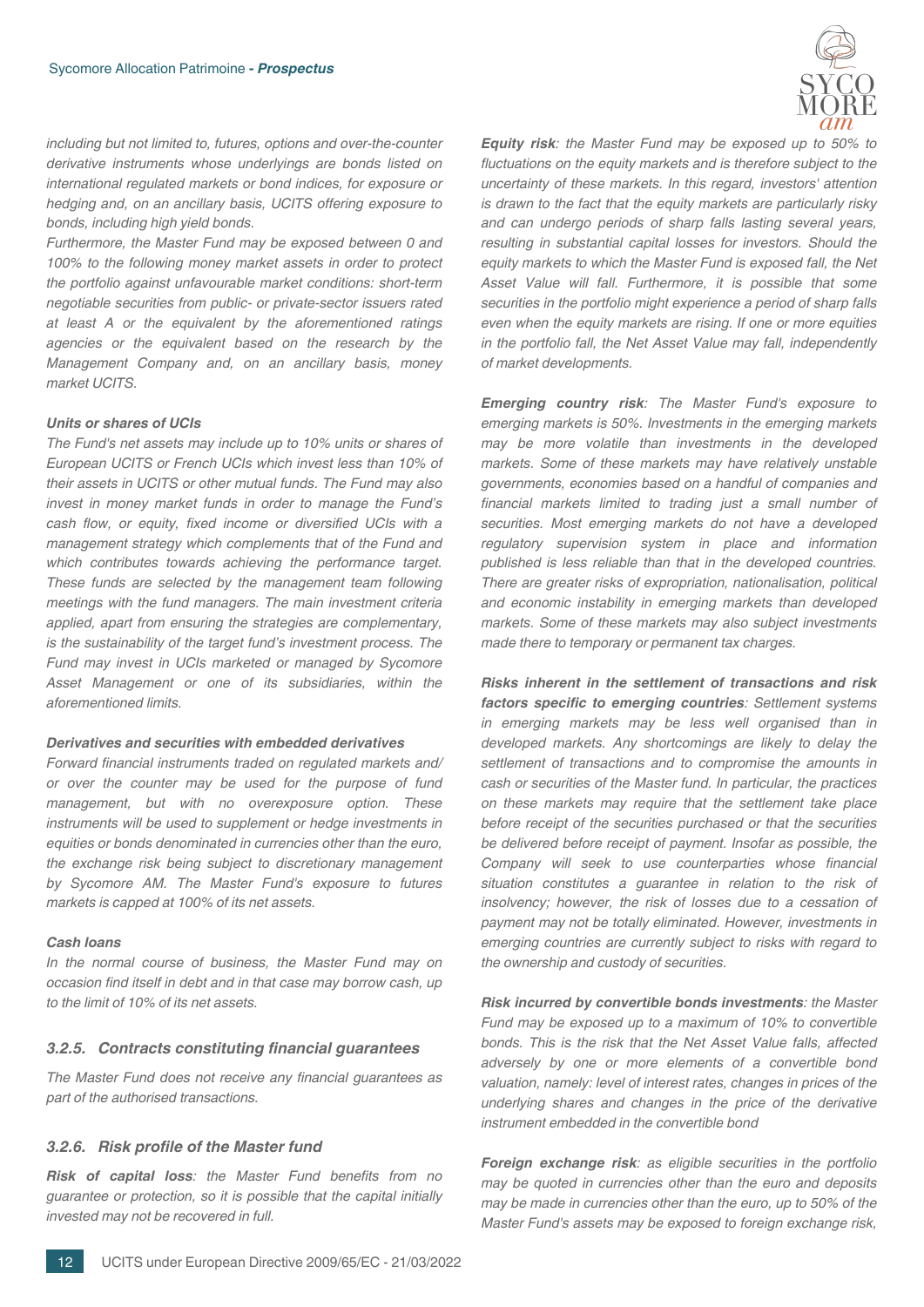

*as the hedging of this risk is subject to a discretionary policy on the part of the management team.*

*Risk related to discretionary management: This risk is inherent in the style of management, which relies on anticipating the evolution of the different markets. The Master Fund may not always be invested in the best performing markets or securities. The performance of the Master Fund therefore depends on the manager's ability to anticipate trends in the markets or securities. This risk may result in a fall of the Net Asset Value.*

*Credit risk: up to 100% of the Master Fund's assets are exposed to fixed income securities and deposits, generating interest rate risk. This risk represents the possible deterioration or default of the issuer's signature, which will have a negative impact on the price of the debt securities it has issued or on the repayment of the deposits and therefore on the net asset value of the Master Fund, resulting in a capital loss. The level of credit risk varies according to expectations, maturities and the level of confidence in each issuer, which could reduce the liquidity of the securities of an issuer and have a negative impact on the Net Asset Value, particularly in the case of liquidation by the Master fund of its positions in a market with low transaction volumes.*

*Interest rate risk: up to 100% of the Master Fund's assets are exposed to fixed income instruments, generating interest rate risk. This represents the possible risk that interest rates fall if investments are made at a variable rate or that interest rates increase if investments are made at a fixed rate, the value of an interest rate product being an inverse function of the level of interest rates. The Net Asset Value may decrease if interest rates move unfavourably.*

*Counterparty risk: is the risk of failure of a counterparty leading to a payment default. The Master Fund may be exposed to counterparty risk resulting from the use of financial contracts traded over the counter with a credit institution. The Master Fund is therefore exposed to the risk that one of these credit institutions may not be able to honour its commitments in connection with these transactions, resulting in a fall in the net asset value.*

*Derivatives: the Master Fund may also enter into derivative contracts (including over-the-counter derivatives) for hedging and investment purposes, in accordance with current UCITS legislation. These financial instruments may add volatility to the performance of the underlying securities and involve peculiar financial risks. OTC derivatives will be entered into in accordance with the Investment Manager's criteria and rules, but will expose the Master Fund to the credit risk of its counterparties and their ability to satisfy the terms of the contracts.*

*High Yield debt securities Risk: the Master Fund may invest in high yield debt securities with a higher credit risk (default and* *downgrading risk), liquidity and market risk than a Master Fund investing in investment grade debt securities. Credit risk is greater for investments in high yield debt securities than for investment grade securities. It is more likely that income or capital payments may not be made when due. The risk of default is greater. The amounts recoverable following a default may be smaller or zero and the Master Fund may incur additional costs if it tries to recover its losses through bankruptcy or other similar proceedings. Adverse economic events may have a greater impact on the prices of high yield debt securities. Investors should therefore be prepared for greater volatility than for investment grade fixed income securities, with an increased risk of capital loss, but with the potential of higher returns. The market liquidity for high yield securities can be low and there may be circumstances in which there is no liquidity for these securities, making it more difficult to value and/or sell these securities.*

*Commodity risk: The Master Fund may invest up to 10% of its assets in UCITS with strategies based on commodities (commodities and/or precious metals). These markets carry specific risks and may experience very different fluctuations than other markets. Their value is closely tied to changes in levels of production of raw materials and in levels of estimated reserves, including natural energy reserves. Climatic or geopolitical factors may also affect the value of these UCITS.*

*Sustainable finance: sustainable finance is a relatively new field of finance. Also, the legal and regulatory framework governing sustainable finance is still under development. The lack of common standards may result in different approaches to setting and achieving ESG (environmental, social, and governance) objectives. ESG factors may vary depending on investment themes, asset classes, investment philosophy and subjective use of different ESG indicators governing portfolio construction. The selection and weightings applied may to a certain extent be subjective or based on metrics that may share the same name but have different underlying meanings. ESG information, whether from an external and/or internal source, is, by nature and in many instances, based on a qualitative and critical assessment, especially in the absence of well-defined market standards and due to the existence of multiple approaches to sustainable investment. An element of subjectivity and discretion is therefore inherent in the interpretation and use of ESG data. It may consequently be difficult to compare strategies integrating ESG criteria. Investors should note that the subjective value they may or may not assign to certain ESG criteria may differ materially from that of the Master Fund. The lack of harmonised definitions may also result in some investments not benefiting from preferential tax treatment or credits because ESG criteria are valued in a different manner than originally intended. Applying ESG criteria to the investment process may exclude securities of certain issuers for non-financial reasons and, as a result, may lose some market opportunities available to funds that do not use ESG or*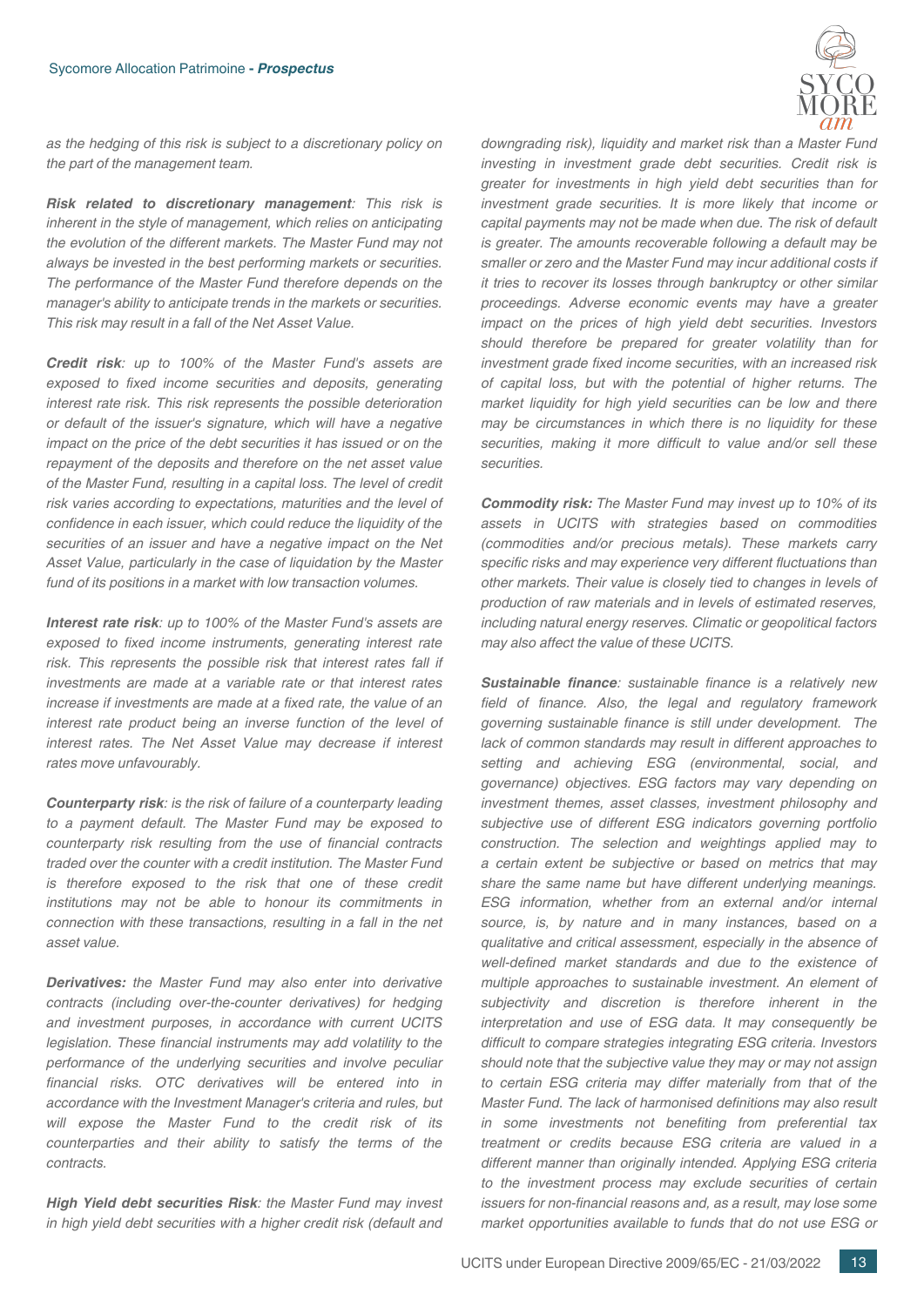#### *sustainability criteria.*

*ESG information from third party data providers may be incomplete, inaccurate or unavailable. As a result, there exists a risk of incorrectly assessing a security or issuer, resulting in the incorrect inclusion or exclusion of a security. ESG data providers are private undertakings providing ESG data for a variety of issuers. The ESG data providers may change the evaluation of issuers or instruments, at their discretion and from time to time, due to ESG or other factors. The approach to sustainable finance may evolve and develop over time, both due to a refinement of investment decision-making processes to address ESG factors and risks, and because of legal and regulatory developments.*

*Sustainability Risk: As a result of climatic events which may result from climate change (physical risks) or the company's response to climate change (transition risks), which may have a negative impact on the Fund's investments and financial condition. Social events (e.g., inequality, inclusion, labour relations, investment in human capital, accident prevention, change in client behaviour, etc.) or governance instabilities (e.g. significant and recurrent breach of international agreements, corruption issues, product quality and safety, sales practices, etc.) can also pose sustainability risks. These risks are integrated into the investment process and risk monitoring as they represent potential or actual material risks and/or opportunities to maximise long-term returns.*

#### <span id="page-13-1"></span><span id="page-13-0"></span>*3.2.7. Guarantee or protection*

None

#### *3.2.8. Target investors and target investor profile*

Unit Class I units (clean share class) are specifically aimed at 'eligible counterparty' subscribers within the meaning of Directive 2004/39/EC, 'professional investor' subscribers within the meaning of Section I of Appendix II of Directive 2014/65/EC, and all subscribers within the framework of discretionary management services or investment advice on an independent basis within the meaning of Directive 2014/65/EC, for which the



suppliers of such services are not allowed to accept and retain fees, commissions or any monetary and non-monetary benefits paid or provided by the management company or by the marketing agent of the Fund (clean share units)

Other share classes are aimed at all investors and may be used within unit-linked life insurance policies.

It is particularly aimed at investors interested in a minimum investment period of three (3) years and who also wish to diversify their investments.

The reasonable amount to invest in this Fund depends on your personal situation. In order to assess your financial situation, you must take into account your personal assets, your current needs and your needs over the next three years, as well as your willingness to take on risk or, conversely, to opt for a more prudent investment. You are also strongly advised to sufficiently diversify your investments so that they are not exposed solely to the risks incurred by this Fund.

The units in the Fund, which is a Foreign Public Fund within the meaning of Section 13 of the US Bank Holding Company Act, have not been registered or reported to the US authorities pursuant to the US Securities Act of 1933. Hence, they may not be offered or sold, directly or indirectly, in the United States or on behalf of or for the benefit of a "U.S. Person" within the meaning of the US Regulation (Regulation S).

## <span id="page-13-2"></span>*3.2.9. Calculation and allocation of distributable sums*

Accumulation and/or distribution.

Unit Classes X, I, R, R USD and Cyrus: Full accumulation of the net income and of the net realised capital gains.

Unit Class RD: Accumulation and/or yearly distribution with the possibility of quarterly interim payments of some or all of the net income and net realised capital gains.

The management company shall decide each year on the allocation of distributable sums.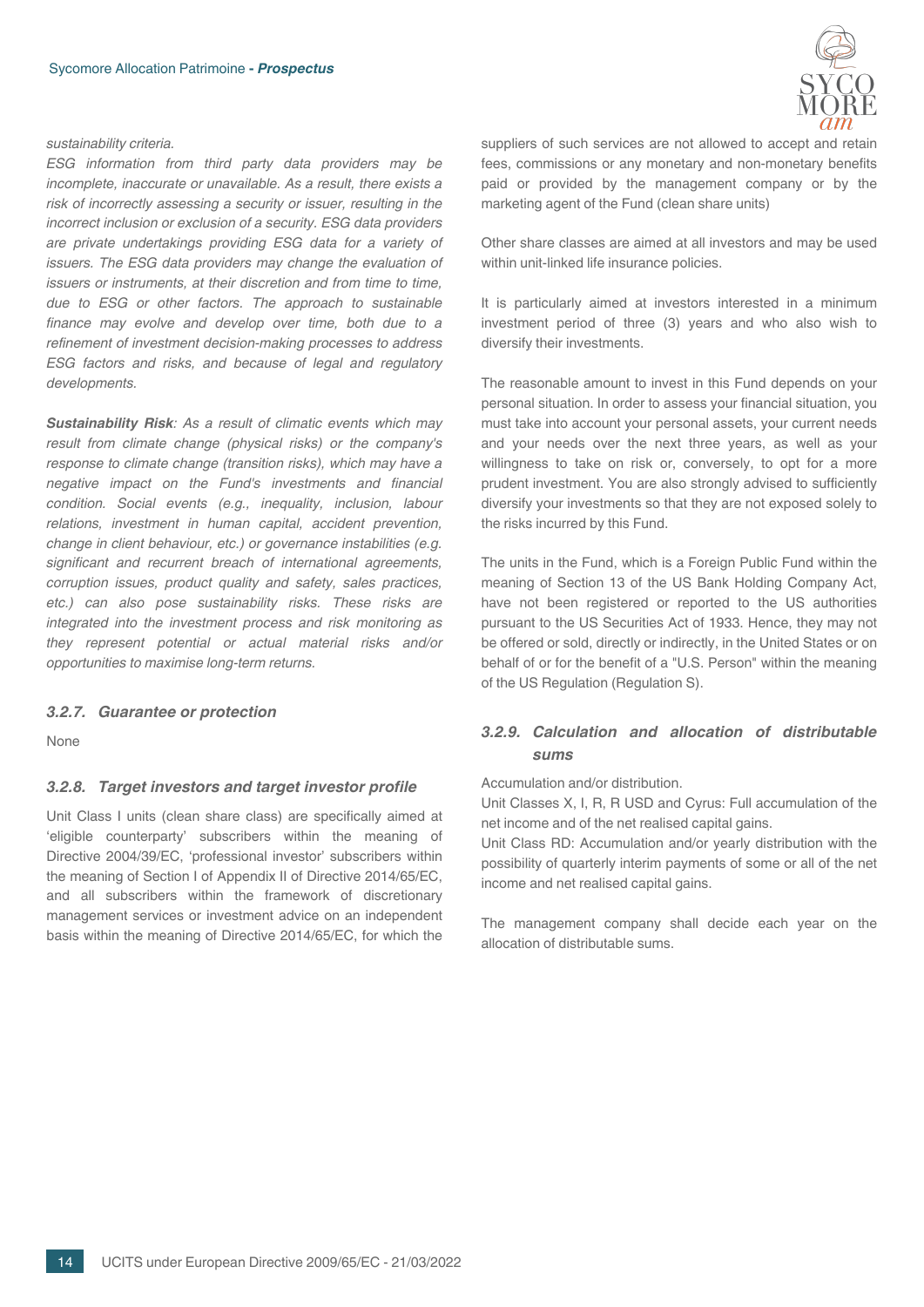

## <span id="page-14-0"></span>*3.2.10. Unit Class characteristics*

| <b>Unit Class</b> | <b>ISIN Code</b> | Allocation of distributable<br>sums        | Base<br>Currency | Target investors                                                                                                                                                                                                                                                                                                                                                                                                                                                                                                                                                                                                                            |
|-------------------|------------------|--------------------------------------------|------------------|---------------------------------------------------------------------------------------------------------------------------------------------------------------------------------------------------------------------------------------------------------------------------------------------------------------------------------------------------------------------------------------------------------------------------------------------------------------------------------------------------------------------------------------------------------------------------------------------------------------------------------------------|
|                   | FR0010474015     | Accumulation                               | <b>EUR</b>       | 'Eligible counterparty' subscribers within the meaning of Directive<br>2004/39/EC, 'professional investor' subscribers within the meaning<br>of section I of annex II of Directive 2014/65/EC, and all subscribers<br>within the framework of discretionary management services or<br>investment advice on an independent basis within the meaning of<br>Directive 2014/65/EC, for which the suppliers of such services are<br>not allowed to accept and retain fees, commissions or any<br>monetary or non-monetary benefits paid or provided by the<br>management company or by the marketing agent of the Fund<br>('clean share' units). |
| R.                | FR0007078589     | Accumulation                               | <b>EUR</b>       | All investors                                                                                                                                                                                                                                                                                                                                                                                                                                                                                                                                                                                                                               |
| <b>RD</b>         | FR0012818227     | Accumulation and/or<br><b>Distribution</b> | <b>EUR</b>       | All investors                                                                                                                                                                                                                                                                                                                                                                                                                                                                                                                                                                                                                               |
| R USD             | FR0013065604     | Accumulation                               | <b>USD</b>       | All investors                                                                                                                                                                                                                                                                                                                                                                                                                                                                                                                                                                                                                               |
| $\times$          | FR0013320322     | Accumulation                               | <b>EUR</b>       | All investors, particularly UCIs managed by Sycomore AM or by its<br>subsidiaries.                                                                                                                                                                                                                                                                                                                                                                                                                                                                                                                                                          |
| Cyrus             | FR0013392644     | Accumulation                               | <b>EUR</b>       | All subscribers, particularly clients of Cyrus Conseil as part of unit<br>linked life insurance policies and/or non independent investment<br>advisory services.                                                                                                                                                                                                                                                                                                                                                                                                                                                                            |

| Units     | <b>ISIN Code</b> | Minimum subscription |
|-----------|------------------|----------------------|
|           | FR0010474015     | None                 |
| R         | FR0007078589     | None                 |
| <b>RD</b> | FR0012818227     | €100                 |
| R USD     | FR0013065604     | €100                 |
| Χ         | FR0013320322     | €100                 |
| Cvrus     | FR0013392644     | €100                 |

## <span id="page-14-1"></span>*3.2.11. Conditions for subscribing and redeeming shares*

Subscription and redemption requests are centralised by BNP Paribas Securities Services (3, rue d'Antin, 75002 Paris, France) at 9:00 am on each calculation day (D) of the Net Asset Value. These orders are then executed on the basis of the NAV calculated on the following business day at a then-unknown price  $(D+1)$ . The resulting payments are made on the second following business day  $(D+2)$ .

In summary, subscription and redemption orders are executed in accordance with the table below, unless any specific deadline is agreed upon with your financial institution:

| D: Day on which the net asset value is<br>determined                       | D+1 business day                        | D+2 business days                                      |
|----------------------------------------------------------------------------|-----------------------------------------|--------------------------------------------------------|
| Centralisation before 9:00 am of the subscription and<br>redemption orders | Publication of the Net Asset Value of D | Delivery of Subscriptions<br>Settlement of Redemptions |

Subscription and redemption orders may be expressed in number of units (whole numbers or decimal fractions) or in cash value.

Holders can switch from one unit class to another by passing a redemption order in the units of the share class held, followed by a subscription order for units in another share class. Investors should therefore be aware that switching from one unit class to another triggers the application of the tax regime governing capital gains or losses on financial instruments.

NAV calculation date and frequency: The net asset value is determined each day the Euronext markets are open, with the exception of legal holidays in France (D). This NAV is calculated on the following business day (D+1), based on the preceding day's closing prices (D).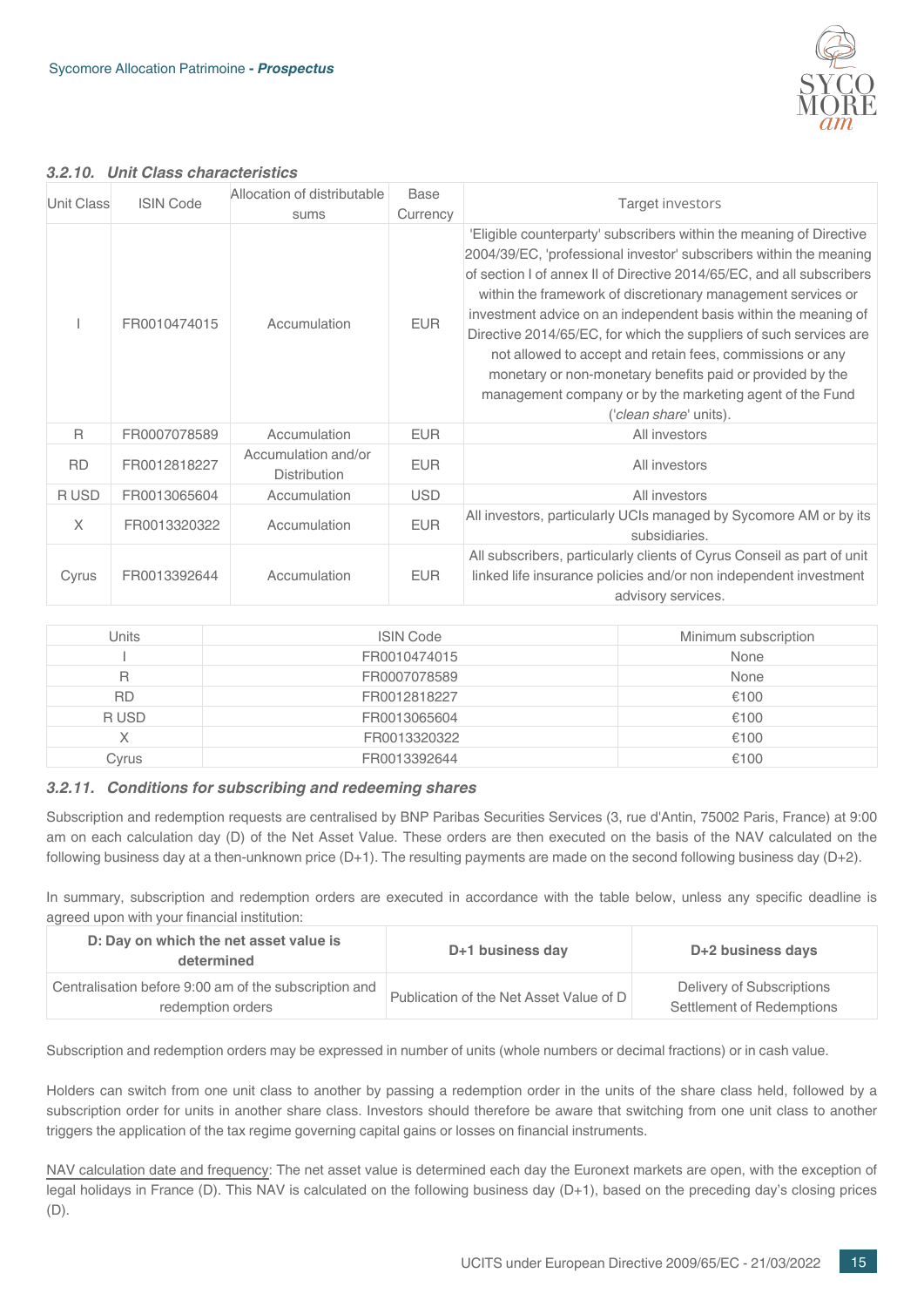

<span id="page-15-0"></span>Place and methods of publication or communication of Net Asset Value: The net asset value is available upon request from Sycomore Asset Management and on its website (www.sycomore-am.com).

## *3.2.12. Fees and Charges:*

Entry and exit charges: Entry and exit charges are either levied on the subscription price paid by the investor or deducted from the redemption price. Charges retained by the UCITS offset expenses borne by the UCITS for investment or divestment. Non-retained charges are attributed to the management company, the marketing agent, etc.

|                                                                               |                                                                 | Rate incl. tax         |                    |                            |                        |                        |                 |  |
|-------------------------------------------------------------------------------|-----------------------------------------------------------------|------------------------|--------------------|----------------------------|------------------------|------------------------|-----------------|--|
| Charges borne by the investor at the<br>time of subscriptions and redemptions | Unit<br><b>Basis</b><br>Class                                   |                        | Unit<br>Class<br>R | Unit<br>Class<br><b>RD</b> | Unit<br>Class<br>R USD | Unit<br>Class<br>Cyrus | Unit Class<br>X |  |
| Subscription fee<br>not due to the UCITS                                      | Net Asset Value multiplied by<br>the number of units subscribed | 5%<br>maximu<br>m rate | 3% maximum<br>rate |                            |                        | 10%<br>Maximum<br>rate |                 |  |
| Subscription fee<br>due to the UCITS                                          | Net Asset Value multiplied by<br>the number of units subscribed |                        |                    |                            | None                   |                        |                 |  |
| Redemption fee<br>not due to the UCITS                                        | Net Asset Value multiplied by<br>the number of units redeemed   |                        | None               |                            |                        |                        |                 |  |
| Redemption fee<br>due to the UCITS                                            | Net Asset Value multiplied by<br>the number of units redeemed   |                        |                    |                            | None                   |                        |                 |  |

Exemptions: No fees will be charged for a redemption followed by a subscription for the same account on the same day, if the NAV and amount have the same values.

Operating and management charges: These fees include all the expenses invoiced directly to the Fund, except for execution fees. Execution fees include intermediation charges (brokerage, stamp duty, etc.) and transfer commissions, if any, which may be collected by the custodian and the management company. The following may be payable in addition to the operating and management charges:

- performance fees. These reward the asset management company when the Fund exceeds its objectives. They are therefore invoiced to the UCITS;

- transfer commissions invoiced to the UCITS.

For further details regarding fees charged to the UCITS, please refer to the key investor information document.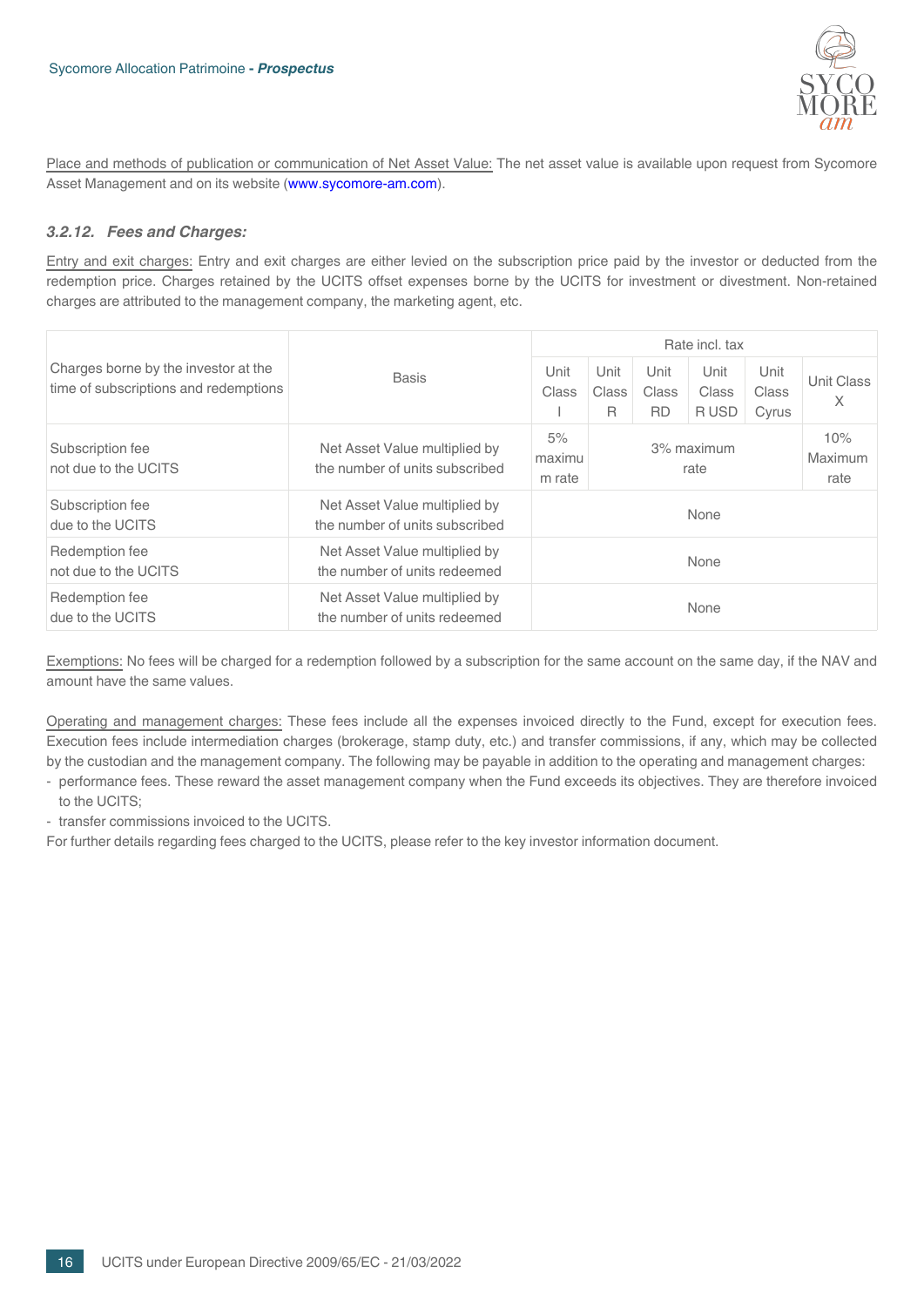

|                                                                                                                 |                                  | Rate                                                                                                   |                                                                                                                   |                                                                                 |                            |                        |                        |  |
|-----------------------------------------------------------------------------------------------------------------|----------------------------------|--------------------------------------------------------------------------------------------------------|-------------------------------------------------------------------------------------------------------------------|---------------------------------------------------------------------------------|----------------------------|------------------------|------------------------|--|
| Fees charged to the UCITS                                                                                       | <b>Basis</b>                     | Unit Class<br>$\times$                                                                                 | Unit Class                                                                                                        | Unit<br>Class<br>R                                                              | Unit<br>Class<br><b>RD</b> | Unit<br>Class<br>R USD | Unit<br>Class<br>Cyrus |  |
| Financial management fees and external administrative                                                           |                                  | Maximum annual rate (including tax)                                                                    |                                                                                                                   |                                                                                 |                            |                        |                        |  |
| costs (Statutory auditors, Custodian, centralisation,<br>financial management, distribution, legal costs, etc.) | Net assets                       | 0.80%                                                                                                  |                                                                                                                   |                                                                                 |                            |                        | 1.60%                  |  |
| Performance fee                                                                                                 | Net assets                       | None                                                                                                   | 20%<br>including<br>tax above<br>the<br>capitalised<br><b>ESTER</b><br>$+2.8\%$ with<br><b>High Water</b><br>Mark | 15% including tax above the<br>capitalised ESTER +2.00% with<br>High Water Mark |                            |                        |                        |  |
| <b>Transfer commissions</b><br>charged by the Management Company                                                | Charge<br>on each<br>transaction | None                                                                                                   |                                                                                                                   |                                                                                 |                            |                        |                        |  |
| Transfer commissions<br>collected by the custodian                                                              | Charge<br>on each<br>transaction | Maximum charge of $€30$ , including tax.<br>CFD: fixed maximum specific tariff of €20 including taxes. |                                                                                                                   |                                                                                 |                            |                        |                        |  |

These fees shall be booked directly to the Fund's profit and loss account.

**Performance fee:** From 1 January 2022, the performance fee will be calculated as follows:

## Calculation method

The outperformance generated by the Fund on a given date is understood to be the positive difference between the net assets of the Fund before charging a possible performance fee and the assets of an imaginary UCI, realising the performance of its benchmark index and registering the same pattern of subscriptions and redemptions as the actual Fund on the same date.

If this difference is negative, this amount represents an underperformance that will have to be offset in the following years before it can again be provisioned for the performance fee.

#### Offsetting underperformances and reference period

As specified in the ESMA guidelines for performance fees, 'the reference period is the period during which performance is measured and compared to the benchmark and at the end of which it is possible to reset the mechanism for offsetting past underperformance.'

This period is set at 5 years. This means that in excess of 5 consecutive years without crystallisation, unoffset underperformance older than 5 years will no longer be taken into account in the performance fee calculation.

## Observation period

The first observation period will commence with a term of twelve months beginning on 1 January 2022.

At the end of each financial year, one of the following three cases may occur:

• The Fund is underperforming over the observation period. In this case, no fee is charged and the observation period is extended by one year to a maximum of 5 years (reference period).

• The Fund outperforms the observation period but the net asset value after taking into account any provision for performance fees is lower than the highest of the net asset values on the last trading day of each previous financial year. In this case, no fee is charged, the calculation is reset and a new twelve-month observation period begins.

• The Fund is (i) in outperformance over the observation period and (ii) the net asset value after taking into account a possible provision for the performance fee is higher than the highest of the net asset values recorded on the last trading day of each previous financial year. In this case, the management company receives the provisioned fees (crystallisation), the calculation is reset and a new twelve-month observation period begins.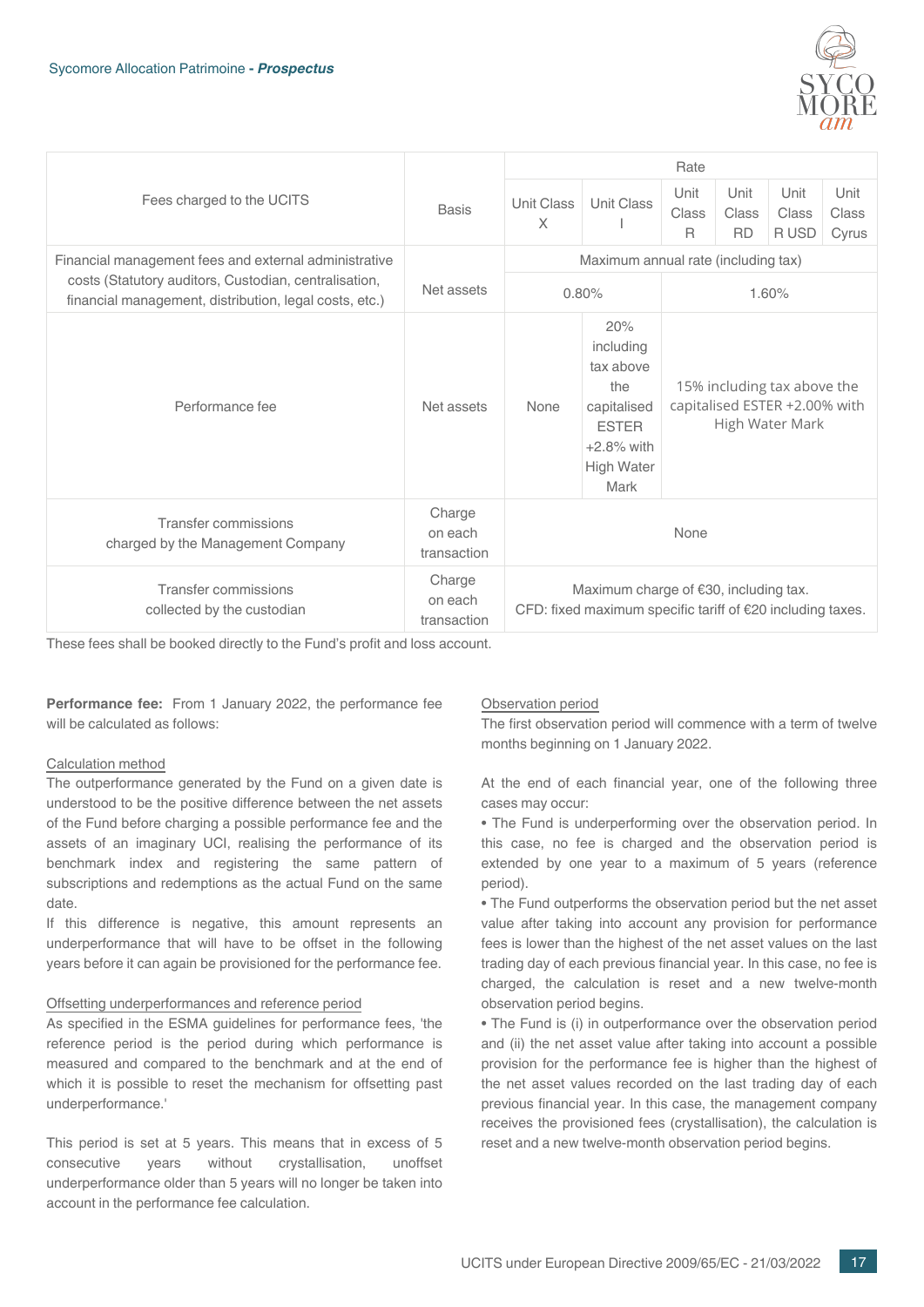

#### Provisioning

Each time the net asset value is established (NAV), the performance fee is subject to a provision (of 15% of the outperformance) if the net assets of the Fund before deduction of any performance fee are greater than that of the imaginary UCI over the observation period and the net asset value after taking into account a potential provision for performance fees is higher than the highest of the net asset values recorded on the last trading day of each previous financial year, or a reversal of the provision limited to the existing allocation in the event of underperformance.

In the event of redemptions during the period, the share of the constituted provision corresponding to the number of shares redeemed shall be definitively acquired and taken by the Manager.

#### Crystallisation

The crystallisation period, i.e. the frequency of any provisioned performance fee being payable to the management company, is twelve months.

The first crystallisation period will end on the last day of the financial year ending 31 December 2022.

## 4. COMMERCIAL INFORMATION

<span id="page-17-0"></span>The settlement of distributable sums occurs, where applicable, within five months following the end of the fund's financial year.

Subscription and redemption orders should be addressed to the delegated institution in charge of the centralisation.

Information concerning the Fund is provided by Sycomore Asset Management to your financial intermediary, whose duty it is to pass this information on to their clients.

The management company's voting policy and the report setting out the conditions for the exercise of these voting rights are available and sent free of charge within one week upon written request from the investor to:

- Sycomore Asset Management, 14 avenue Hoche, 75008 Paris, France; - At the following address: info@sycomore-am.com.

<span id="page-17-1"></span>The information on Environmental, Social and Governance criteria taken into account by the UCITS is available on Sycomore Asset Management's Website (www.sycomoream.com).

Furthermore, information concerning the Fund may be obtained directly via the Sycomore Asset Management website (www.sycomore-am.com) or by calling our Investor Relations Department on +33 1 44.40.16.00.

The management company may send the UCI's portfolio composition to its investors within a period which may not be less than 48 hours after the publication of the net asset value, solely for the purpose of calculating the regulatory requirements related to Directive 2009/138/EC (Solvency 2). Each investor wishing to use this information must have procedures in place to manage this sensitive information prior to the transmission of the portfolio composition, which is to be used solely for calculating prudential requirements.

## 5. INVESTMENT REGULATION

<span id="page-17-2"></span>The fund complies with the investment regulation for UCITS governed by Directive 2009/65/EC investing more than 10% of their assets in units or shares of funds. It also complies with the General Regulation of the AMF (French regulatory body) regarding diversified funds.

## 6. OVERALL RISK

<span id="page-17-4"></span><span id="page-17-3"></span>The Fund's overall risk reflects the additional risk incurred by the use of derivatives, based on the commitment calculation method.

## 7. ASSET VALUATION PRINCIPLES

## **7.1 Asset valuation rules**

Financial instruments and securities traded on French or foreign regulated markets are valued at market price.

However, the following instruments are valued in accordance with the following specific methods:

- Financial instruments which are not traded on regulated markets are valued by the management company at their likely trading value.
- Units or shares in mutual funds are valued at the most recently published NAV.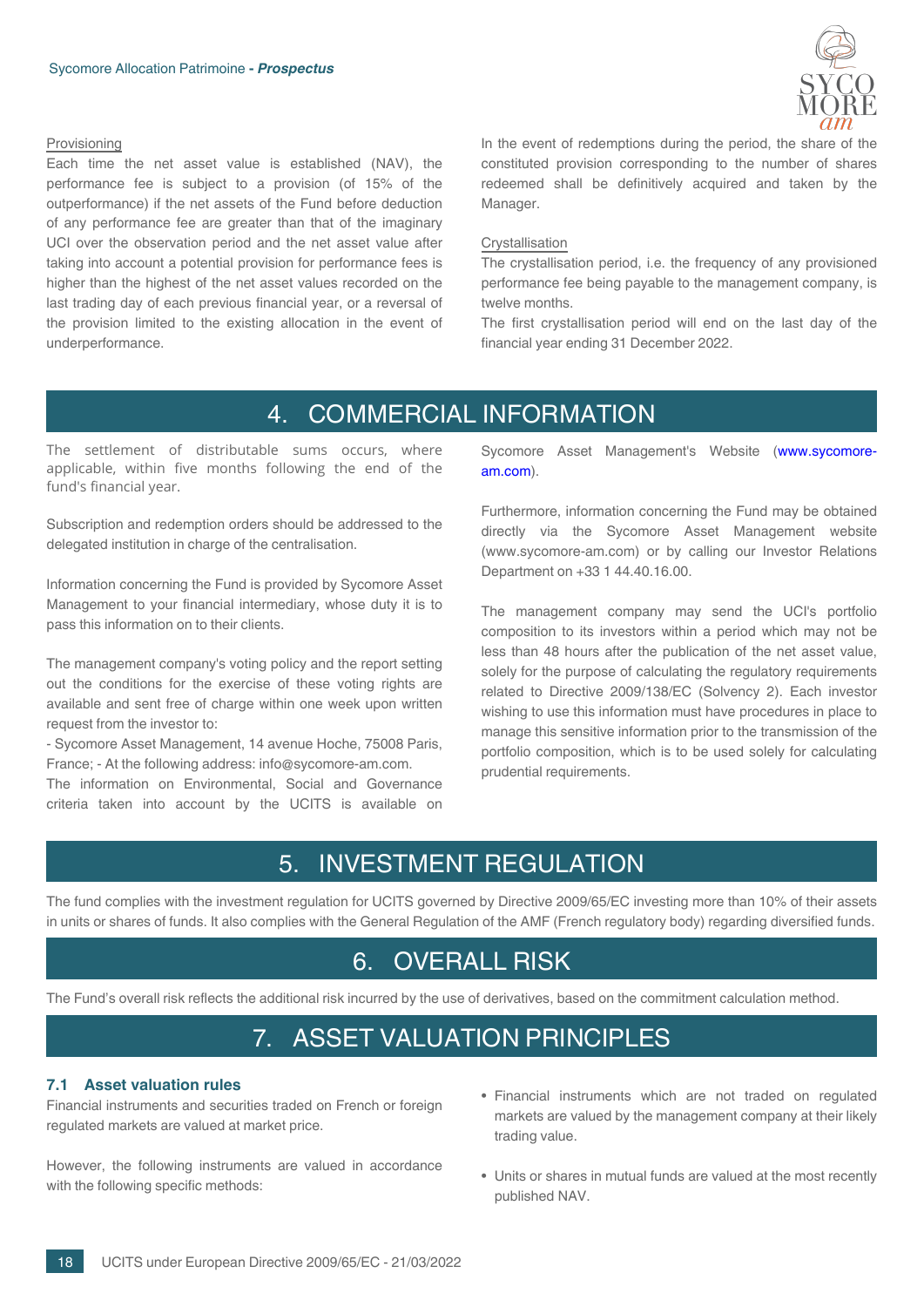- Negotiable debt securities and similar instruments which are not actively traded are valued using an actuarial method. The value retained is that of equivalent issued securities, which are adjusted, where applicable, on the basis of a credit spread reflecting the creditworthiness of the security issuer. However, negotiable debt securities with residual lifespan not exceeding three months may be valued using the linear method in the absence of any specific sensitivity. The application of these principles is set by the asset management company. These are detailed in the Appendix to the annual accounts.
- transactions involving financial futures or options traded on French or foreign organised markets are valued at market price in accordance with methods laid down by the asset management company and appear in the annexe to the annual financial statements. They are set out in the Appendix to the annual accounts.
- Over-the-counter futures, options or swap transactions authorised by the regulations applicable to mutual funds, are valued at their market price or at an estimated value in accordance with methods laid down by the asset management company, as defined in the notes to the annual financial statements.

<span id="page-18-2"></span>Financial instruments for which no price has been established on the valuation day, or the price of which has been adjusted, are valued at their likely trading value under the asset management company's liability. These valuations and relative supporting



data are made available to the Statutory Auditor during inspections and audits.

<span id="page-18-0"></span>The accounting currency is the euro.

## **7.2 Alternative assessment procedures in case the financial data is unavailable**

Please note that the administrative and accounting management of the Fund is delegated to BNP Paribas Securities Services, which is in charge of valuing the Fund's financial assets.

Nevertheless, Sycomore Asset Management also has at its disposal an estimated valuation of the Fund's financial assets on a real-time basis, sourced from various available financial data suppliers (Reuters, Bloomberg, market counterparties, etc.).

In the event that the delegated administrative and accounting agent is unable to value the fund's assets, it will still therefore be possible to provide it with the requisite information for the purpose of such a valuation, in which case the Statutory Auditor will be promptly informed.

#### <span id="page-18-1"></span>**7.3 Accounting method**

The accounting method selected to record income from financial instruments is the coupon-received principle.

The accounting method selected to record execution costs is exclusive of fees.

## 8. REMUNERATION POLICY

In accordance with the regulation resulting from Directives 2011/ 65/EC (AIFM) and 2014/91/EC (UCITS V), Sycomore AM established a remuneration policy. Its objectives are to promote alignment of interests between investors, the management company and its staff, as well as sound and efficient risk management of managed portfolios and of the management company, taking into account the nature, scope and complexity of Sycomore AM's activities. In particular, it relies on the

allocation of sufficiently high fixed remuneration and bonuses whose procedures for allocation and payment promote the alignment of long-term interests.

Details of this remuneration policy are available on our website, www.sycomore-am.com. A paper copy can also be made available free of charge upon request.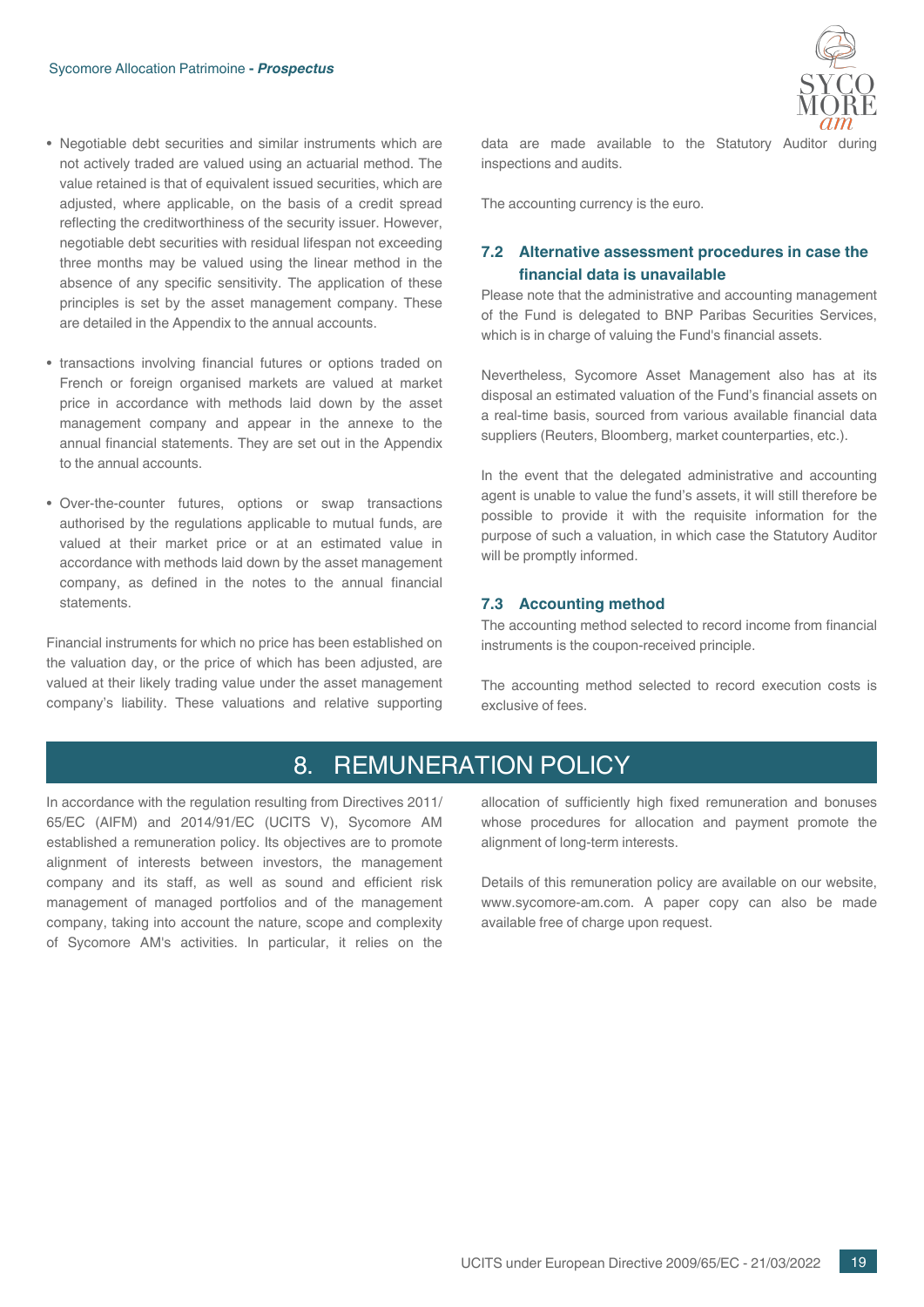

## TERMS AND CONDITIONS

## <span id="page-19-2"></span><span id="page-19-1"></span><span id="page-19-0"></span>**ASSETS AND UNITS**

#### *Article 1 - Fund units*

The rights of co-owners are expressed in units, each unit representing an equivalent fraction of the assets of the Fund. Each unit holder owns joint ownership rights over the assets of the fund in proportion to the number of units owned.

The term of the fund is 99 years from 27 January 2002, except in the case of any early winding-up or extension as provided for in these terms and conditions.

The characteristics of the various categories of units, and the terms and conditions of their acquisition, are set forth in the key investor information document and the prospectus of the Fund. The various categories of units may:

- benefit from different income distribution methods; (distribution or accumulation)
- be denominated in different currencies;
- incur different management fees;
- bear different entry and exit charges;
- have a different nominal value.

Units may be consolidated or split.

The Board of Directors of the asset management company may elect to split units into hundred-thousandths, referred to as fractional units.

Provisions herein governing the issue and redemption of units are applicable to fractional units, the value of which shall always be proportional to the value of the proportion they represent. All other provisions herein governing units apply to fractional units without need for further specification, unless otherwise stated.

<span id="page-19-3"></span>Finally, the board of directors of the management company may unilaterally elect to split units by creating new units issued to holders in exchange for existing units.

#### *Article 2 - Minimum assets*

Units may not be redeemed if the Fund's (or sub-fund) assets fall below EUR 300,000; when the assets remain below this amount for a period of thirty days, the management company shall make the necessary provisions to liquidate the fund concerned, or to carry out one of the operations mentioned in Article 411-16 of the AMF's General Regulations (transfer of the Fund).

#### <span id="page-19-4"></span>*Article 3 - Issue and redemption of units*

The units can be issued at any time at the request of holders on the basis of their Net Asset Value plus, if applicable, any subscription fees.

Redemptions and subscriptions shall be carried out in accordance with the conditions and procedures defined in the prospectus.

Fund units may be listed in accordance with applicable regulations.

Unit subscriptions must be paid in full on the NAV calculation date. They may be made in cash and/or by a contribution in kind in the form of transferable securities. The Management Company has the right to refuse the proposed securities and has a period of seven days from the date of filing to inform the subscriber of their decision. If it accepts the securities, they shall be valued on the basis of the rules laid down in article 4, and the subscription shall be made on the basis of the first net asset value calculated following acceptance of the securities involved.

Redemptions shall be paid out exclusively in cash, unless the Fund is liquidated and unit holders have given their consent to repayment in securities. Payment is made by the issuance account keeper within a maximum of five days following unit valuation.

This period may however be extended up to a maximum of 30 days in exceptional circumstances if the repayment requires the prior divestment of assets held in the Fund.

Except in case of inheritance or estate distribution, the disposal or transfer of units between holders, or from holders to a third party, is equivalent to a redemption followed by a subscription; if this involves a third party, the disposal or transfer amount must, if relevant, be completed by the beneficiary in order to attain at least the minimum subscription required by the prospectus.

In application of article L. 214-8-7 of the French Monetary and Financial Code, the redemption by the Fund of its units, as well as the issue of new units, may be provisionally suspended, by the management company, under exceptional circumstances and if unitholders' best interests so require. If the net assets of the Fund (or, if the case may be, a sub-fund) fall below the minimum threshold set by the regulations, no redemptions may be carried out (in respect of the sub-fund concerned, as the case may be).

The UCITS may cease to issue units pursuant to the third paragraph of article L. 214-8-7 of the French Monetary and Financial Code on a temporary or permanent basis, in part or in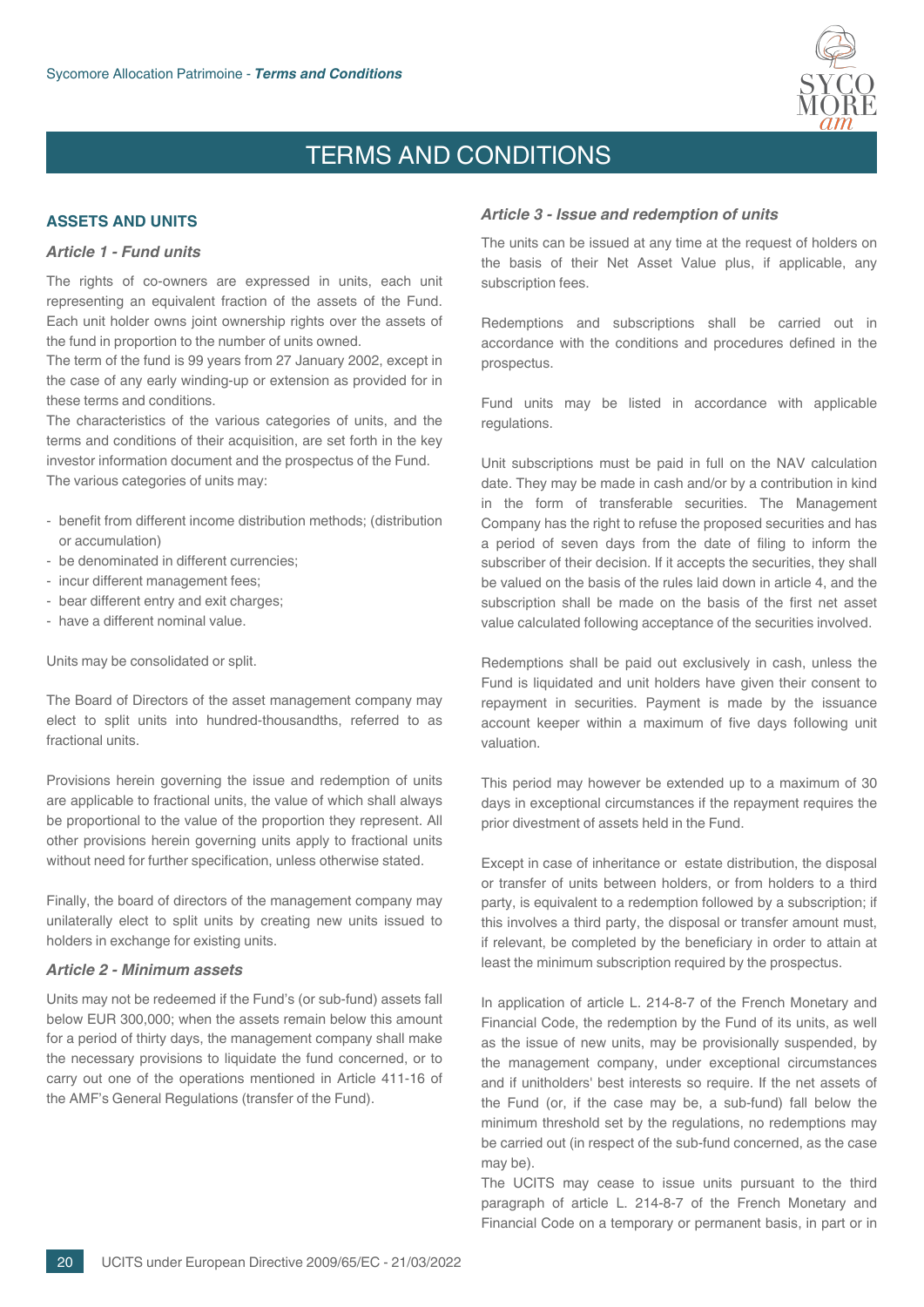full, in situations that objectively require the closure of subscriptions, such as when the maximum number of units has been issued, a maximum amount of assets has been reached, or a specific subscription period has expired. The trigger of this tool will be communicated by any means to existing holders relating to its activation, as well as to the threshold and objective situation that led to the decision to partially or completely close. In the case of a partial closure, this communication by any means will explicitly specify the terms and conditions under which existing holders may continue to subscribe during the duration of this partial closure. Unit holders are also informed by any means of the decision of the UCITS or the management company either to end the total or partial closure of subscriptions (when falling below the trigger level) or not to end them (in the event of a change of threshold or a change in the objective situation that led to the implementation of this tool). A change in the objective situation invoked or to the trigger level of the tool must always be made in the interests of the unit holders. Information by any means shall specify the exact reasons for these changes.

#### <span id="page-20-0"></span>*Article 4 - Calculation of the Net Asset Value*

The Net Asset Value is calculated in accordance with the valuation rules set out in the Prospectus.

<span id="page-20-1"></span>Contributions in kind shall comprise only securities, shares or contracts permissible as UCITS assets, and these shall be valued in accordance with the valuation principles applied to the NAV calculation.

## <span id="page-20-2"></span>**FUND OPERATION**

#### *Article 5 - The Management Company*

The fund is managed by the asset management company in accordance with the policy defined for the fund.

<span id="page-20-3"></span>The management company will act in the sole interest of the unit-holders under all circumstances and shall have sole authority to exercise the voting rights attached to securities held by the Fund.

## *Article 5a - Operating rules*

The instruments and deposits that are eligible to form part of the Fund's assets and the investment rules are described in the prospectus.



## <span id="page-20-4"></span>*Article 5b ─ Listing on a regulated market and/or a multilateral trading facility*

Fund units may be listed on a regulated market and/or a multilateral trading facility in accordance with applicable regulations. In case the Fund whose units are admitted to trading on a regulated market has an index-based management objective, the Fund will have in place a system to ensure that the price of its units does not significantly vary from its net asset value.

#### <span id="page-20-5"></span>*Article 6 ─ Custodian*

The custodian performs the tasks entrusted to it by the legal and regulatory provisions in force as well as those entrusted to it contractually. It is responsible for ensuring that legal decisions made by the asset management company comply with the necessary regulations. It must, where required, take any precautionary measures it deems necessary. In the event of a dispute with the management company, it will inform the French Financial Markets Authority (Autorité des Marchés Financiers, AMF).

<span id="page-20-6"></span>Although the Fund is a feeder UCITS, the custodian has thus entered into an information exchange agreement with the master UCITS custodian or, if applicable, if it is also the custodian of the UCITS, it has drawn up appropriate specifications.

#### *Article 7 - Statutory auditor*

A statutory auditor is appointed by the governing body of the management company for a term of six financial years, with the approval of the AMF.

The statutory auditor certifies the accuracy and consistency of the financial statements. The appointment of the statutory auditor may be renewed.

The statutory auditor is required to notify the AMF as soon as possible of any fact or decision relating to the UCITS of which they become aware in the course of their audit that may:

1° Constitute a breach of the laws or regulations applicable to this Fund that could have a significant impact on its financial situation, results or assets;

2° Undermine the conditions or continuity of its business;

3° Entail the issuing of reservations or the refusal to certify the financial statements.

Asset valuation and the determination of exchange terms pertaining to conversions, mergers or split transactions are carried out under the supervision of the statutory auditor.

The statutory auditor shall determine the value of any contribution in kind or redemption in kind under their own responsibility, except in the case of redemptions in kind for an ETF on the primary market.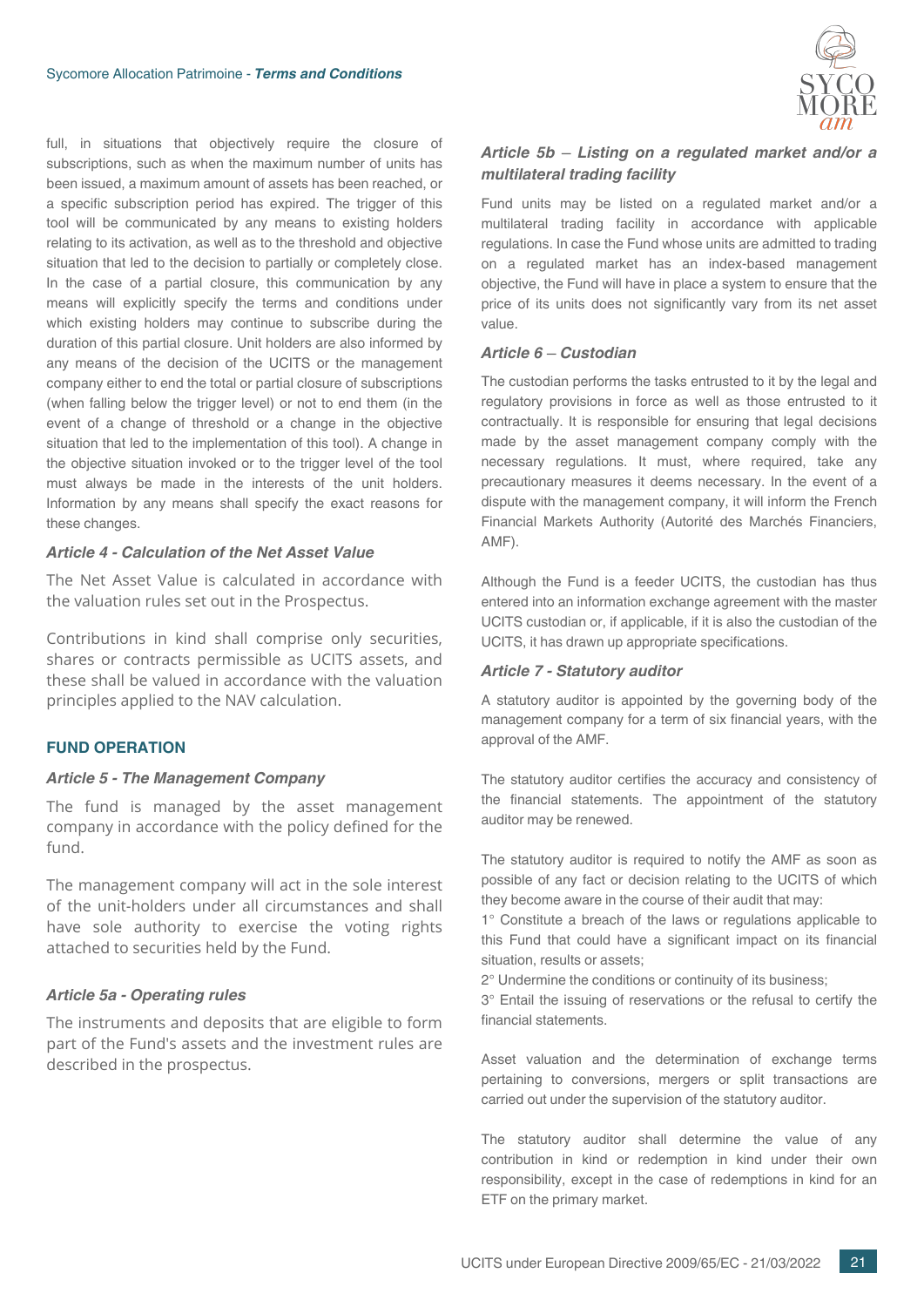

The statutory auditor monitors the accuracy of the composition of assets and other items prior to publication.

The statutory auditor's fees shall be set by mutual agreement between the auditor and the board of directors or the management board of the management company, on the basis of a work schedule setting out the checks deemed necessary.

The statutory auditor shall certify positions serving as the basis for any interim distribution.

<span id="page-21-0"></span>The statutory auditor's fees are included in the management fees.

## *Article 8 – The financial statements and management report*

At the closing of each financial year, the management company prepares the financial statements and a report on the Fund's management during that year.

The management company prepares a statement of the UCITS's assets and liabilities, at least once every half-year, under the supervision of the custodian.

The management company shall make these documents available to unit holders within four months of the end of the financial year and inform them of the amount of income attributable to them: These documents are either sent by mail at the express request of the unit holders, or made available to them by the Asset Management Company.

## <span id="page-21-2"></span><span id="page-21-1"></span>**TERMS AND CONDITIONS OF ALLOCATION OF DISTRIBUTABLE SUMS**

## *Article 9 – Terms and conditions of appropriation of income and distributable sums*

Net income for the financial year shall be equal to total interests, arrears, dividends, premiums and bonuses, attendance fees and any other income relating to securities constituting the Fund portfolio, plus income from short-term liquidities, minus management charges and borrowing costs.

Distributable amounts consist of:

1. Net income plus retained earnings plus or minus the balance of accrued income;

2. Realised capital gains after costs, less realised capital losses after costs, recognised during the financial year, plus capital gains after costs recognised during previous financial years that have not been distributed or accumulated and minus or plus the balance of capital gain accruals.

The amounts stated in points 1 and 2 may be distributed, either entirely or partially, independently of one another. The management company shall decide on the appropriation of distributable amounts. Where applicable, the Fund may choose one of the following options for each unit class:

- accumulation. : distributable amounts are fully reinvested with the exception of those that must be distributed pursuant to legal provisions;
- distribution (with the possibility of interim distribution):
- of all distributable sums (all amounts mentioned in points 1 and 2), to the nearest rounded figure;
- distributable sums mentioned in point 1 to the nearest rounded figure;
- distributable sums mentioned in point 2 to the nearest rounded figure.

<span id="page-21-3"></span>For funds which prefer to maintain the freedom to accumulate and/or distribute all or part of the distributable sums, the management company decides each year on the appropriation of distributable sums mentioned in points 1 and 2 with the possibility of interim distribution.

#### <span id="page-21-4"></span>**MERGER - SPLIT - DISSOLUTION - LIQUIDATION**

#### *Article 10 - Merger & De-merger*

The management company may either transfer, in full or in part the assets included in the Fund to another UCITS or split the Fund into two or more other funds.

<span id="page-21-5"></span>Such mergers or splits may not be carried out until the unitholders have been notified. A merger or split gives rise to the issuance of a certificate specifying the new number of units held by each holder.

#### *Article 11 - Dissolution & extension*

If the Fund assets remain below the amount specified in article 2 for a period of thirty days, the management company shall windup the Fund and inform the French Financial Markets Authority, unless it is merged with another investment fund.

The management company may wind-up the Fund before term. It shall inform unit holders of its decision and subscription or redemption orders shall no longer be accepted as of that date.

The management company shall also wind-up the Fund if it receives redemption orders for all of its units, if the custodian ceases to perform its duties where no other custodian has been designated, and upon the expiry of the Fund's term unless it has been extended.

The asset management company shall inform the French Financial Markets Authority in writing of the scheduled date and selected winding-up procedure.